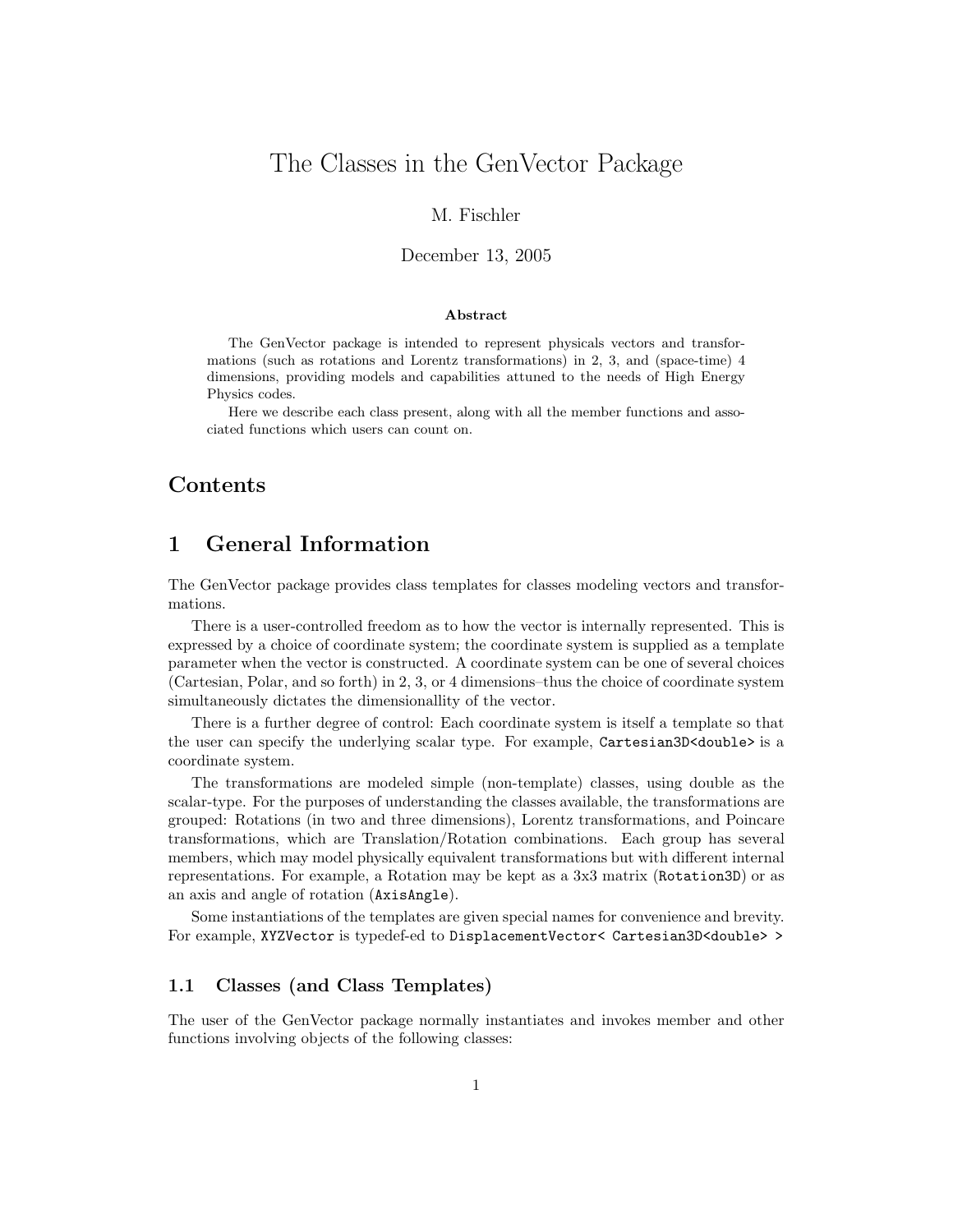- **Displacement Vector3D** Class template (the template parameter is the coordinate system to use) modeling an abstract 3-component direction-and-magnitude vector, not rooted at any particular point.
- PositionVector3D Class template modeling a point in 3-space.
- **LorentzVector** Class template (the template parameter is the coordinate system to use) modeling a 4-vector in Minkowski space, intended to represent a momentum-energy 4-vector.
- DisplacementVector2D Class template modeling an abstract 2-component directionand-magnitude vector, not rooted at any particular point.
- PositionVector2D Class template modeling a point in 2-space.
- **Rotation3D** Class representing a 3-D rotation by a  $3 \times 3$  orthogonal matrix.
- AxisAngle Class representing a 3-D rotation by a unit vector axis and an angle of rotation.
- EulerAngles Class representing a 3-D rotation by a its three Euler angles.
- Quaternion Class representing a 3-D rotation by the four components of the corresponding quaternion. The Quaternion representation is significantly more efficient when multiplying several rotations, but less effecient when applying a rotation to a vector.
- **RotationX** Class representing a 3-D rotation about the X axis by the angle of rotation. For efficiency, the sine and cosine of the angle of rotation are held.
- $RotationY Class representing a 3-D rotation about the Y axis by the angle of rotation.$ For efficiency, the sine and cosine of the angle of rotation are held.
- RotationZ Class representing a 3-D rotation about the Z axis by the angle of rotation. For efficiency, the sine and cosine of the angle of rotation are held.
- **LorentzRotation** Class representing a 4-D rotation (in Minkowski space) by a  $4 \times 4$ orthosimplectic matrix.
- Boost Class representing a pure Lorentz Boost, which is a special case of LorentzRotation, by the components  $(\beta_x, \beta_y, \beta_z)$ . For efficiency,  $\gamma$  is held as well.
- **BoostX** Class representing a Lorentz Boost along the X axis, by  $\beta_x$ . For efficiency,  $\gamma$  is held as well.
- **BoostY** Class representing a Lorentz Boost along the Y axis, by  $\beta_y$ . For efficiency,  $\gamma$  is held as well.
- **BoostZ** Class representing a Lorentz Boost along the Z axis, by  $\beta_z$ . For efficiency,  $\gamma$  is held as well.
- $Rotation2D Class representing a 2-D rotation by the angle of rotation. For efficiency,$ the sine and cosine of the angle of rotation are held.

In addition, the following classes are provided so as to allow user control of the coordinate systems used internally by vectors. The headers for these classes are of necessity publicly available, but the only normal usage will be to supply a coordinate system class as a template parameter to a vector class template to specify the coordinates (and Scalar type) to use.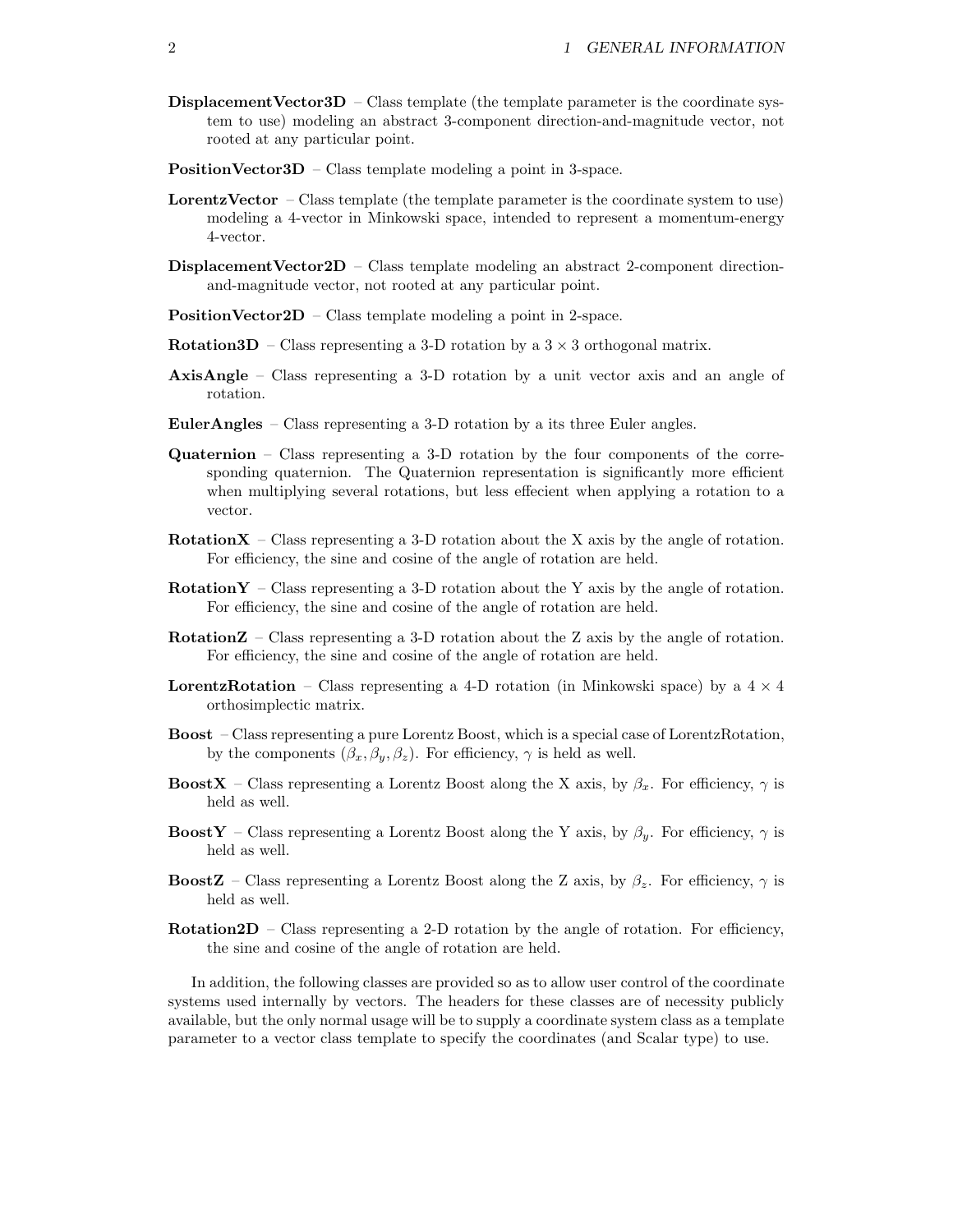**Cartesian3D** The usual Cartesian  $(x, y, z)$ .

**Polar3D** Spherical polar coordinates  $(r, \theta, \phi)$ .

- **CylindricalEta3D** Cylindrical coordinates  $(\rho, \eta, \phi)$ , where  $\eta \equiv \log(\frac{z + \sqrt{\rho^2 + z^2}}{\rho})$  $\frac{\rho + z}{\rho}$ ). Special handling is done for vectors along the Z axis ( $\rho = 0$ ) to be able to recover the vector in other coordinate systems.
- PxPyPzE4D The usual "Cartesian" Minkowski coordinates, with time-like component last. Although the name implies this models a momentum-energy 4-vector, it can equally well be thought of as  $(x, y, z, t)$ .
- **PtEtaPhiE4D**  $(p_{\perp}, \eta, \phi, E)$ . The transverse momentum acts as  $\rho$ , and the rapidity, azimuthal angle, and energy complete the description of a 4-Vector. This system has been called 4-D CylindricalEta coordinates.
- **PtEtaPhiM4D**  $(p_1, \eta, \phi, m)$ . The mass is used in place of the energy. This system can be thought of as the outer product of 3-D CylindricalEta coordinates, with an arbitrary mass value.
- **EEtaPhiM4D**  $(E, \eta, \phi, m)$ . The energy is used in place of the transverse momentum. This completes a set of descriptions involving  $(\eta, \phi)$  to specify the direction of the momentum: On can specify any two of energy, mass, or magnitude of momentum to specify the momentu-energy 4-vector.

**Cartesian2D** The usual Cartesian  $(x, y)$ .

**Polar2D** Polar  $(r, \phi)$ .

Note that the 4-D coordinate systems make use of the relativistic relation among energy, mass and momentum, taking  $c = 1$ .

### 1.2 Properties Common to Every Class

By "every class in this package" we include, of course, every class obtained by instantiating some template in the GenVector package. These include coordinate systems, vectors, and transformations.

Every class and free method is in the namespace  $ROOT::Math::$ .

Every class is default constructible, copy constructible, and copy assignable.

Every class is dependent on some real type to be used for scalars, and contains a typedef Scalar to publish that type.

Every class is equality comparable (for equals and not-equals) against objects of the identical type. The usual warnings about comparing two floating point numbers for equality apply. In addition, if the two objects have different component values which represent equivalent physical properties (for example, two AxisAngles with both the axes and angles negative of one another), the objects will compare as being unequal.

Every class has operators  $\lt\lt$  and  $\gt\gt$  to ostreams and from istreams respectively, which produce and read back human-readable output representing the vectors or transformations. In addition, every class responds to the one-shot manipulator ROOT:: Math:: machine\_readable to produce (and read back) data such that the result after read-back is portably identical to the instance output.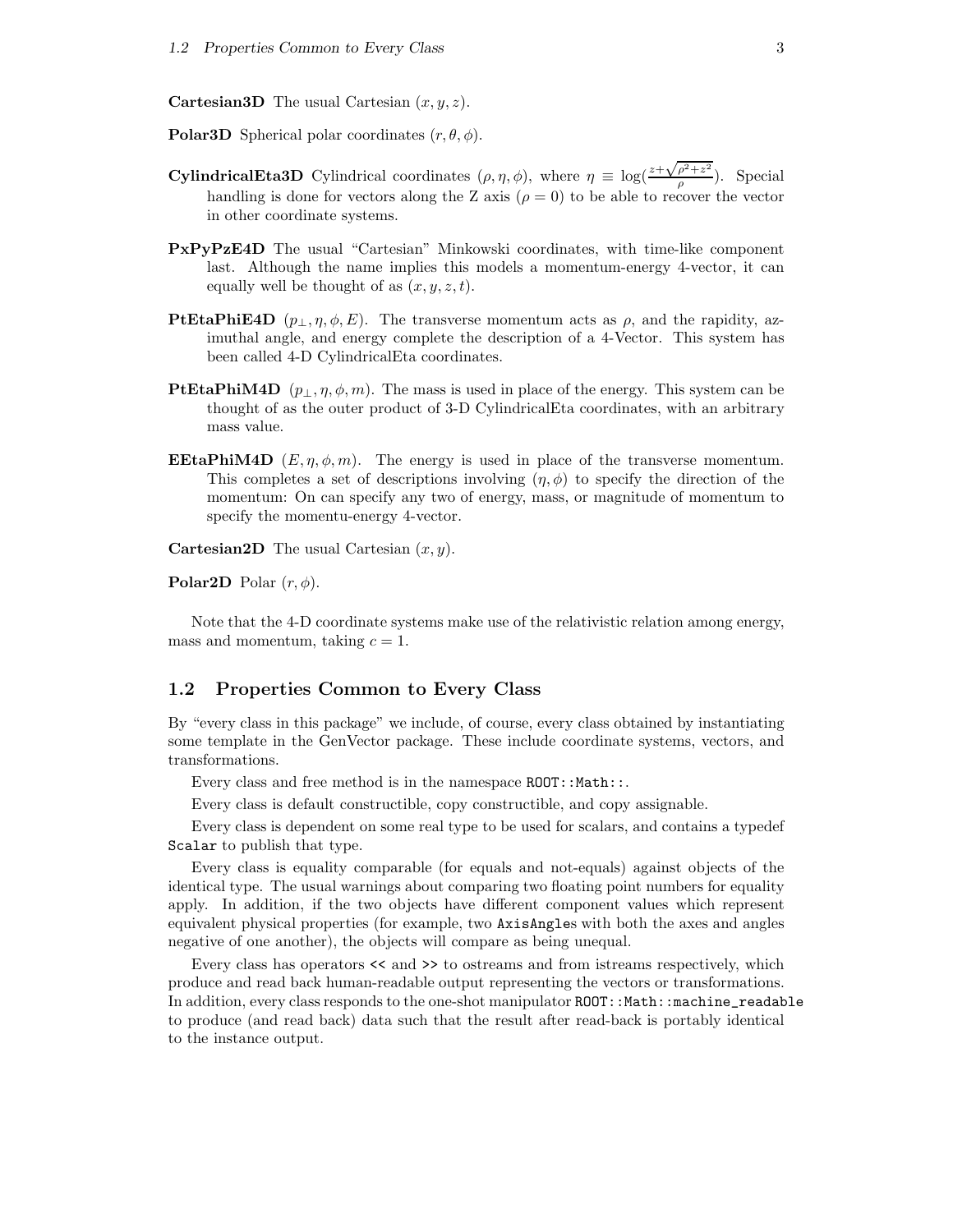```
using namespace ROOT:: Math;
{std::ofstream os ("filename");
XYZVector v(1, 2, 3);
v /= 3;
os << v;
 os << machine_readable << v;
}
{std::ifstream is ("filename");
XYZVector v;
 is >> v;
 assert(v := XYZVector(1,2,3)/3;is >> machine_readable >> v;
 assert(v == XYZVector(1,2,3)/3;}
```
In the example above, the first input of  $\nu$  would not give an exact reproduction because the human readable output was rounded at 6 digits (or whatever precision had been set for floating point output). The second input of v would give an exact reproduction.

### 1.3 Naming Conventions

As part of the LCG core math library, the GenVector package adheres to the prescribed naming and namespace conventions, with (approved) exceptions as described here:

- Every class, function, manipulator, or other symbol defined in the package is in the ROOT:: Math:: namespace.
- Member function names start with an upper-case letter, as dictated by the ROOT naming conventions.
- Data members of classes are kept private, and start with the letter f followed by an upper-case letter.

### 1.4 Behavior in Exceptional Circumstances

As dictated by the core math library architects, the GenVector package avoids throwing exceptions in cases where sensible behavior can be framed in terms of returning or producing infinities, NAN's, or other special values. For example, when dividing a vector by a scalar, the implementation does not check for a zero divisor; the rules of IEEE arithmetic provide for sensible infinities to be placed in the answer. As a more complex example, if a vector in clyndrical eta coordinates is constructed from a vector lying on the Z axis, the value of eta produced will be a special value, impossible to produce from any non-Z-axis vector, allowing for recovery of the correct Z value.

When sensible behavior cannot be framed, under some circumstances the package suggests throwing a GenVector\_exception. This exception inherits from std::runtime\_error and holds an explanatory string which can be queried by the what() method. However, the throw is done by calling Throw(GenVector\_exception&), which by default does nothing and returns. Then some non-catastrophic continuing action is taken. To enable actual throws in these circumstances, the user invokes GenVector\_exception::EnableThrow().

Implementation of member functions may detect certain operations which are logically erroneous. Cases where violation of the proper conditions does not necessarily lead to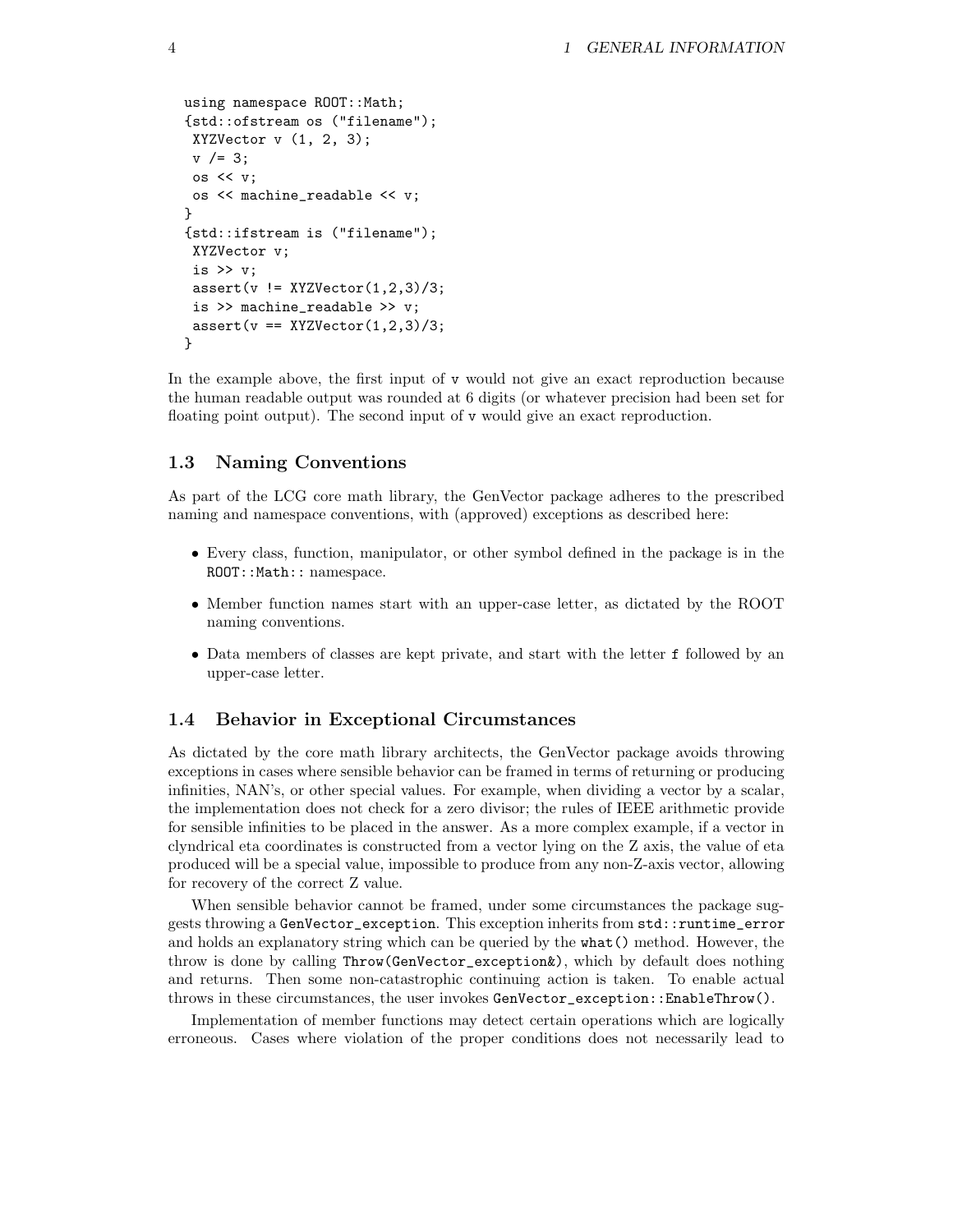### 1.5 GenVector Utilities

There are provided separate functions which perform less fundamental actions on the various GenVector classes. These utilities are provided via separate headers, and are described in a separate document.

### 1.6 Headers and Dependencies

Every class has a pair of corresponding headers (with extension .h): A header containing the full class or class template definition, matching the name of the class (for example, Rotation3D.h) and a "forwarding header" with the letters fwd, containing only declarations of the class or class template (for example, Rotation3Dfwd.h). Headers freely include each other's forwarding headers, but inclusion of the full headers is organized so as to minimize coupling and avoid circular dependencies.

- The various coordinate system classes include no other user-relevant headers.
- The various vector classes include the Cartesian coordinate system class of the appropriate dimensions. If a user wishes to use any other specific coordinate system to instantiate a vector class, the relevant coordintate system header must be included in the user code.
- PositionVector3D includes the header for DisplacementVector3D because operations involving mixtures of the two are expressed in the PositionVector3D header. This choice of dependency is not arbitrary: The difference between two position vectors is a displacement vector, thus the dependency in this direction is necessary, whilst the difference between two displacement vectors remains a displacement vector.
- The various rotation and transformation classes include each of the vector classes in their respective dimensions and all higher dimensions, so that the operator of application of the rotation to each type of vector can be expressed.

## 2 Coordinate Systems

The coordinate system class templates are provided primarily to allow the user to specify which coordinates should be used by a vector class for its internal representation.

These are templates with the type of real variable to use for the coordinates specified as a parameter. This real type is published as a typedef Scalar, and defaults to double.

There are three groupings of coordinate systems: 2-D coordinates, 3-D coordinates, and 4-D coordinates.

Should the user wish to use these classes independantly, they have common member functions as described below.

Every coordinate system class in the  $N-D$  group is constructible from N Scalars representing the N coordinates to be used.

Every coordinate system class in the  $N-D$  group has member function  $\text{SetCoordinate}()$ and GetCoordinates(). These are present in two signatures: A form taking  $N$  Scalars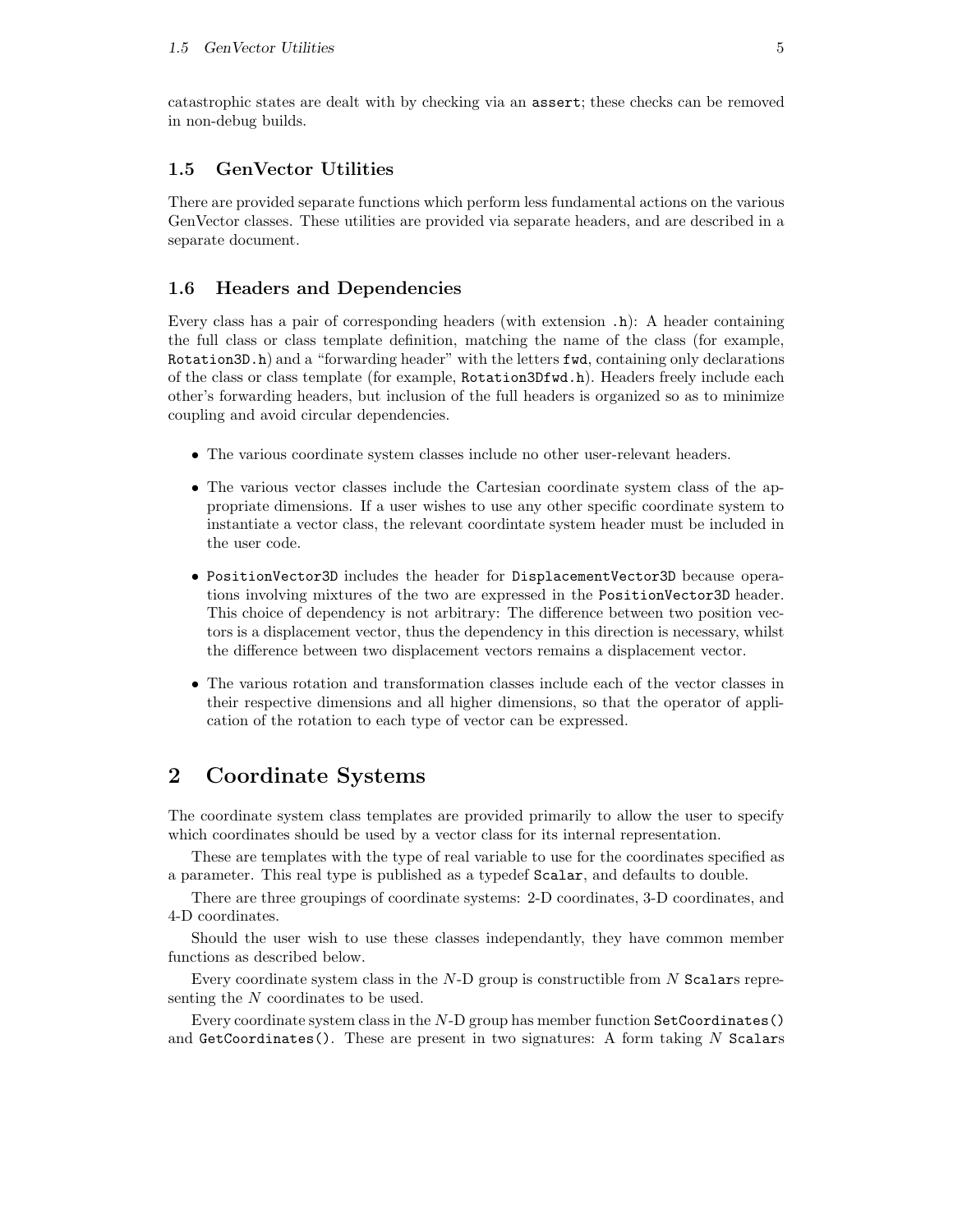representing the N coordinates to be used, and a form taking a an array which is assumed (without checking) to contain  $N$  Scalars.

Every coordinate system class is constructible and assignable from an instance of any other coordinate system in its group. This is implemented without introducing crossdependencies other than forwarding headers.

Every coordinate system class has a member function Scale(Scalar a) which scales the vector by multiplying by a. For example, in polar coordinates, scaling by two would mean doubling the value of  $r$ . Every coordinate system class also has a member function Negate( ) which turns the vector into its additive inverse (this is not, except in Cartisian coordnates, the same as negating each coordinate!).

### 2.1 3-D Coordinate Systems

The 3-D coordinate systems in the GenVector package are:

**Cartesian3D**  $(x, y, z)$  Cartesian coordinates.

**Polar3D**  $(r, \theta, \phi)$  spherical coordinates.

**CylindricalEta3D**  $(\rho, \eta, \phi)$  cylindrical eta coordinates ( $\eta \equiv \tan^{-1}(\rho/z)$ ).

Each coordinate system class in the 3-D group contains the following methods returning a single real of the Scalar type established for that class, to obtain information about a component or property of a vector:

```
X( )Y( )Z( )R( )Theta( )
  Phi( )
  Rho( )
  Eta( )
Mag2( ) \equiv r^2Perp2( ) \equiv \rho^2x( ) \equiv X( )y() \equiv Y()z( ) \equiv Z( )
```
Each coordinate system class in the 3-D group contains three member functions taking a Scalar agument, to set the value of one individual component used in the coordinate representation, leaving the other two unchanged:

```
Cartesian3D has SetX( ), SetY( ), SetZ( ).
        Polar3D has SetR( ), SetTheta( ), SetPhi( ).
CylindricalEta3D has SetRho( ), SetEta( ), SetPhi( ).
```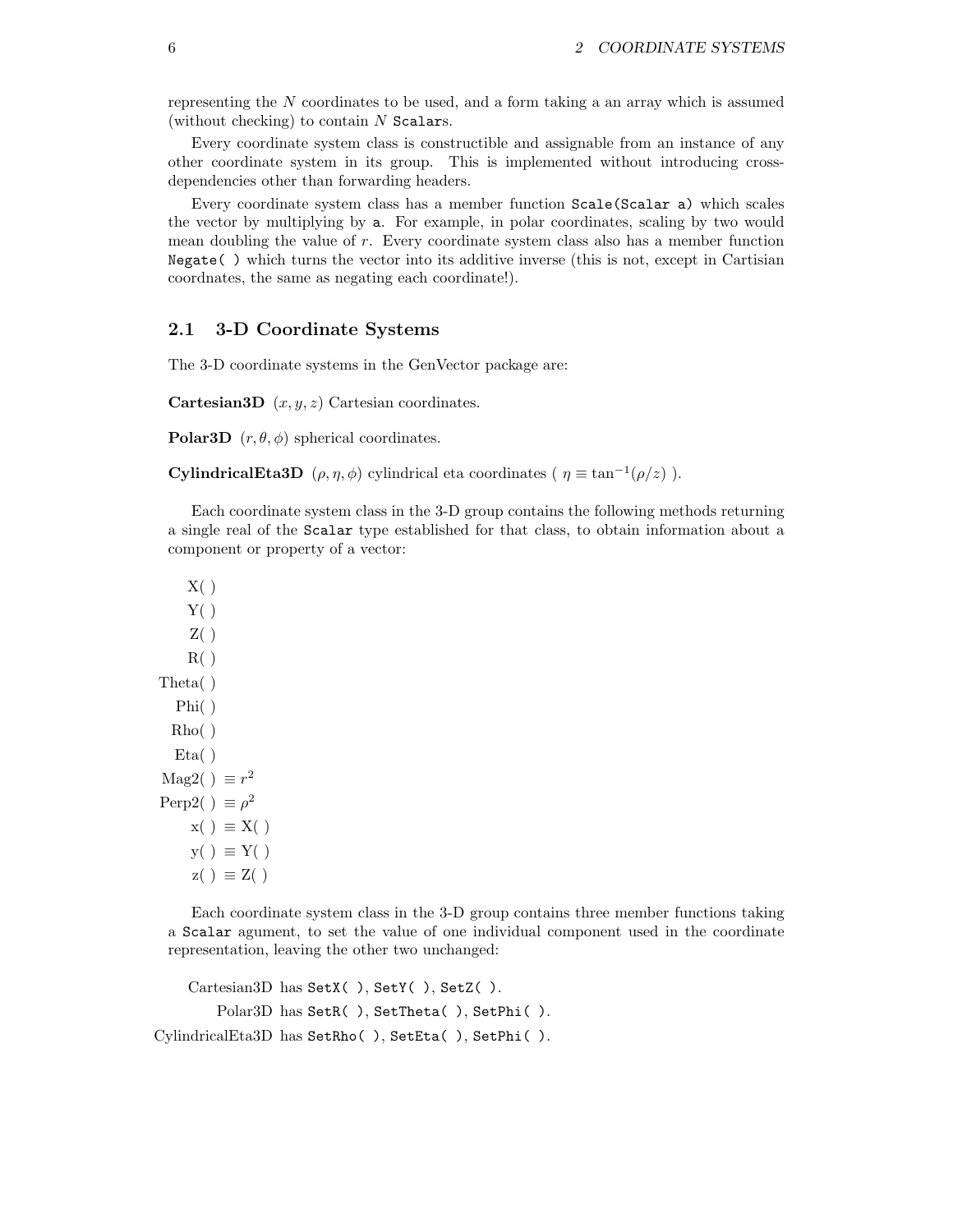### 2.2 4-D Coordinate Systems

The 4-D coordinate systems in the GenVector package always represent vectors in Minkowski space. They are intended to model momentum-energy 4-vectors, and depending on the choice of coordinate system, the components will represent properties (such as angles and transverse magnitudes) of the momentum, energy or transverse energy, and/or mass. (Of course the properties are chosen such that a vector in any 4-D coordinate system represents one unique  $(p_x, p_y, p_z, E)$  4-vector.)

The 4-D coordinate systems in the GenVector package are:

PxPyPzE4D The standard "Cartesian"  $(p_x, p_y, P_z, E)$  relativistic 4-vector coordinates. PtEtaPhiE4D  $(p_{\perp}, \eta, \phi, E)$  "4-D cylindrical eta" coordinates ( $\eta \equiv \tan^{-1}(p_{\perp}/z)$ ). PtEtaPhiM4D  $(p_{\perp}, \eta, \phi, m)$  coordinates. EEtaPhiM4D  $(E, \eta, \phi, m)$  coordinates.

Each coordinate system class in the 4-D group has a constructor and SetCoordinates( ) and GetCoordinates( ) method taking a 3-vector for the spatial momentum coordinates followed by a Scalar energy. The 3-vector object have implement member functions  $x()$ ,  $y()$ , and  $z($ ; it would normally be a DisplacementVector. In this form of constructor component access, if the timelike component in the 4-D coordinate system is kept as something other than the energy (for example, as the transverse energy or the mass) the appropriate physics is applied to do the conversion.

Each coordinate system class in the 4-D group contains the following methods returning a single real of the Scalar type established for that class, to obtain information about a component or property of a momentum-energy 4-vector:

```
Px()P_{V}(\ )Pz()E( )M( ) \equiv\sqrt{m^2}M2() m^2 \equiv E^2 - p^2P(\ )\ |p|\equiv\sqrt{p_{x}^{2}+p_{y}^{2}+p_{z}^{2}}P2() \equiv p^2Pt( ) transverse momentum p_{\perp} \equiv \sqrt{p_x^2 + p_y^2}Pt2( ) \equiv p_{\perp}^2Mt() transverse mass m_t \equiv \sqrt{m^2 + p_\perp^2} with sign matching m
   Mt2( ) \equiv m_t^2Et( ) transverse energy E_t \equiv p_\perp \sqrt{1 + m^2/p^2}Et2( ) \equiv E_t^2Phi( )
Theta( )
   Eta() \equiv \tan^{-1}(p_{\perp}/p_z)
```
The following are alternative names for these accessors:

 $X( ) \equiv p_x$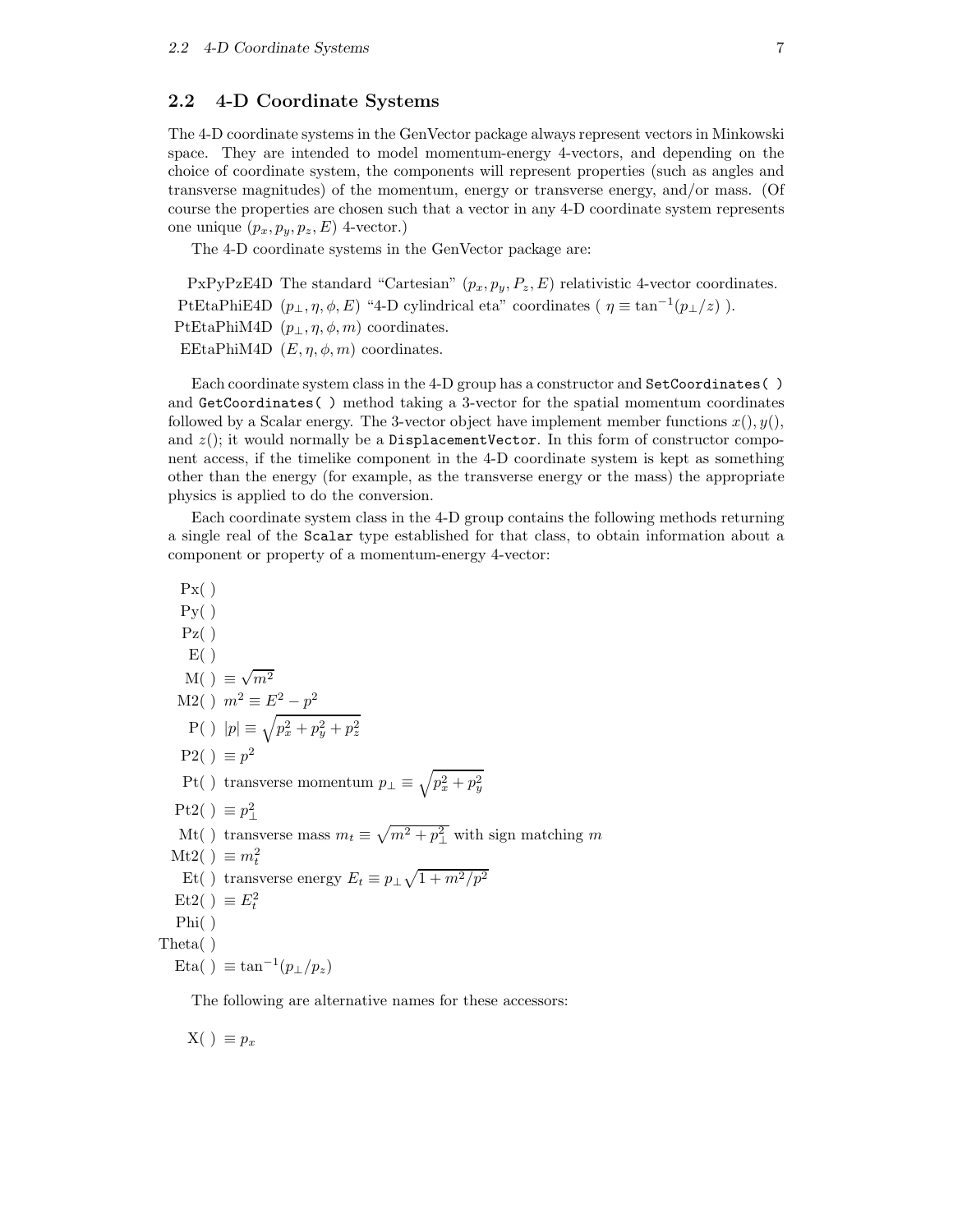$Y( ) \equiv p_y$  $Z( ) \equiv p_z$  $T() \equiv E$  $R() \equiv |p|$  $\text{Mag}( ) \equiv m$ Mag2( )  $\equiv m^2$ Rho( )  $\equiv p_{\perp}$ Perp( )  $\equiv p_{\perp}$ Perp2( )  $\equiv p_{\perp}^2$  $x( ) \equiv p_x$  $y() \equiv p_y$  $z() \equiv p_z$  $t() \equiv E$ 

Each coordinate system class in the 4-D group contains three member functions taking a Scalar agument, to set the value of one individual component used in the coordinate representation, leaving the other two unchchanged.

PxPyPzE4D has SetPx( ), SetPy( ), SetPz( ), SetE( ). PtEtaPhiE4D has SetPt( ) SetEta( ), SetPhi( ) SetE( ). PtEtaPhiM4D has SetPt( ) SetEta( ), SetPhi( ) SetM( ). EEtaPhiM4D has SetEta( ), SetPhi( ) SetM( ), SetE( ).

### 2.3 2-D Coordinate Systems

The 2-D coordinate systems in the GenVector package are:

Cartesian2D  $(x, y, z)$  Cartesian coordinates.

Polar2D  $(r, \phi)$  spherical coordinates.

Each coordinate system class in the 2-D group contains the following methods returning a single real of the Scalar type established for that class, to obtain information about a component or property of a vector:

 $X( )$  $Y( )$  $R( )$ Phi( ) Mag2( )  $\equiv r^2$  $x() \equiv x$  $y() \equiv y$ 

Each coordinate system class in the 2-D group contains three member functions taking a Scalar agument, to set the value of one individual component used in the coordinate representation, leaving the other one unchanged. Cartesian2D has SetX( ), SetY( ). Polar2D has SetR( ), SetPhi( ).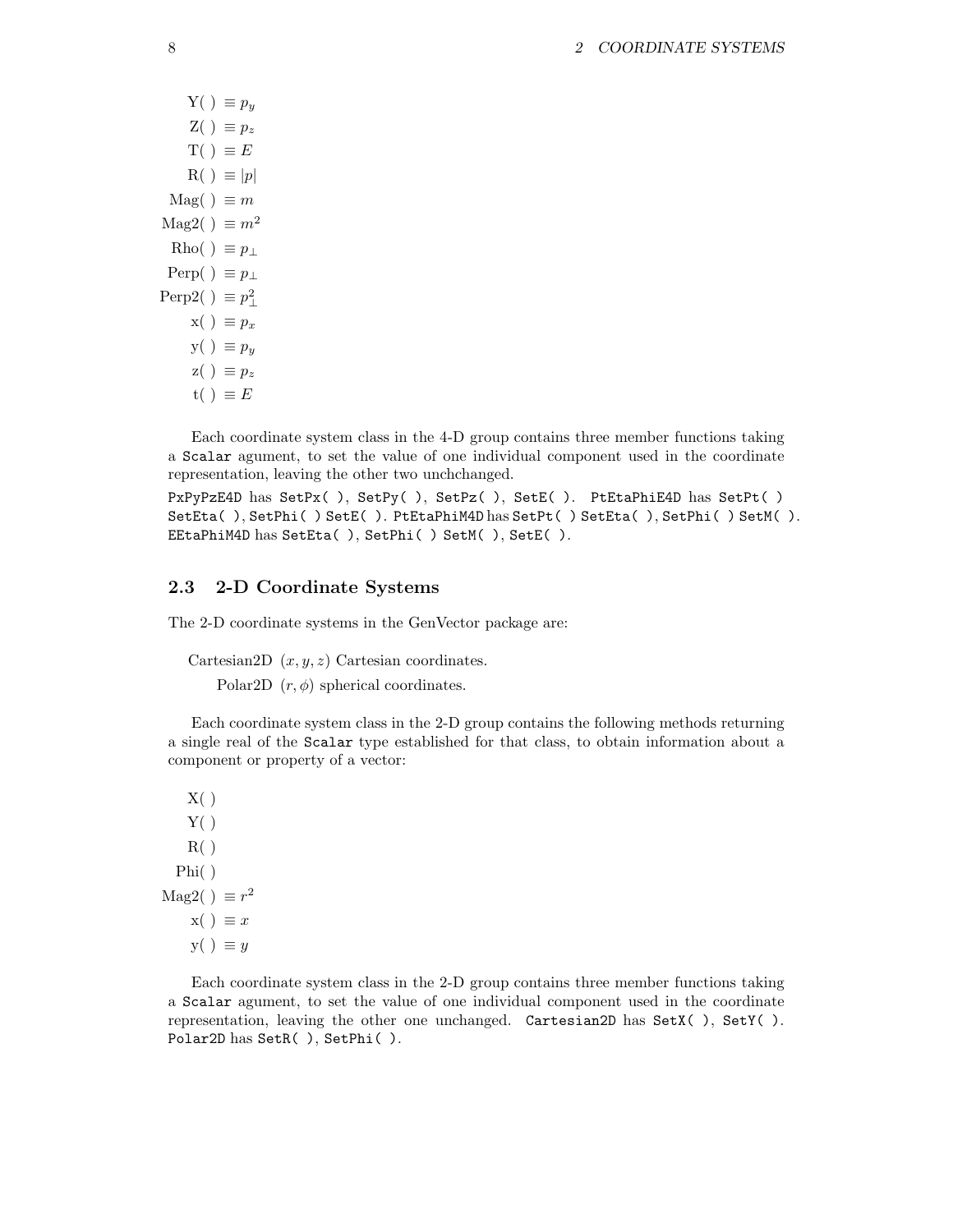## 3 Vectors

The vector class templates are provided to represent vectors (in the physics sense) in 2, 3, and Minkowski space 4 dimensions. Each template takes, as its sole template parameter, the coordinate system which the user desired be used to represent vectors. As a side effect, since coordinate systems themselves are tempated off the type of real number to be used as scalars, the user is also in control of whether the vector class instantiated uses floats, doubles, or long doubles.

In two and three dimensions, the package makes a distinction between vectors representing positions relative to some given origin, and vectors representing displacements. The distinction comes in what operations are meaningful. For example, it is physically meaningless to add a position to another position, yet it is absolutely useful to add two displacements.

In four dimensions, since the important use of the vector is to represent a momentumenergy 4-vector, operations which make sense in that context are provided.

Every vector class publishes a typedef for CoordinateType which allows user code to determine the coordinate system specified, as well as a typedef for Scalar (which will match the Scalar type for the coordinate system).

There are various ways of constructing each vector class; in all cases, the set of assignment operators matches the set of constructors taking single arguments.

The vector classes are each equality comparable (operator == and operator != but only with objects or the identical class (including coordinate system used). Checks for equivalence of two vectors in different coordinate systems can be done by converting one to the system of the other.

None of the vector classes have methods to rotate the vector. To rotate a vector, one instantiates the desired rotation object, and applies that to the vector.

#### 3.1 DisplacementVector3D and PositionVector3D

The DisplacementVector3D class template models an abstract 3-component direction-andmagnitude displacement vector. The PositionVector3D class template models a point or position in 3-space.

Headers XYZVector.h and XYZPoint.h are provided. These simply include DisplacementVector3D.h and PositionVector3D.h, respectively, along with Cartesian3D.h, and provide typedef aliases:

```
typedef DisplacementVector3D< Cartesian3D<double> > XYZVector;
typedef PositionVector3D < Cartesian3D<double> > XYZPoint;
```
This gives managable names to these commonly used forms (double precision, in Cartesian coordinates).

#### 3.1.1 Construction and Coordinate Access

Instances of either of these classes are default constructible (the zero vector) and constructible from 3 Scalars representing the coordinates to be used; the meaning of the coordinates depends, of course, on the coordinate system specified.

Templated constructors are provided to construct instances of either of the 3-D vector classes from an arbitrary "foreign" vector. The precondition imposed on this foriegn vector is that it have const methods  $x()$ ,  $y()$ , and  $z()$ . In particular, the CLHEP ThreeVector class meets this condition, so these vector classes can be constructed from the CLHEP class.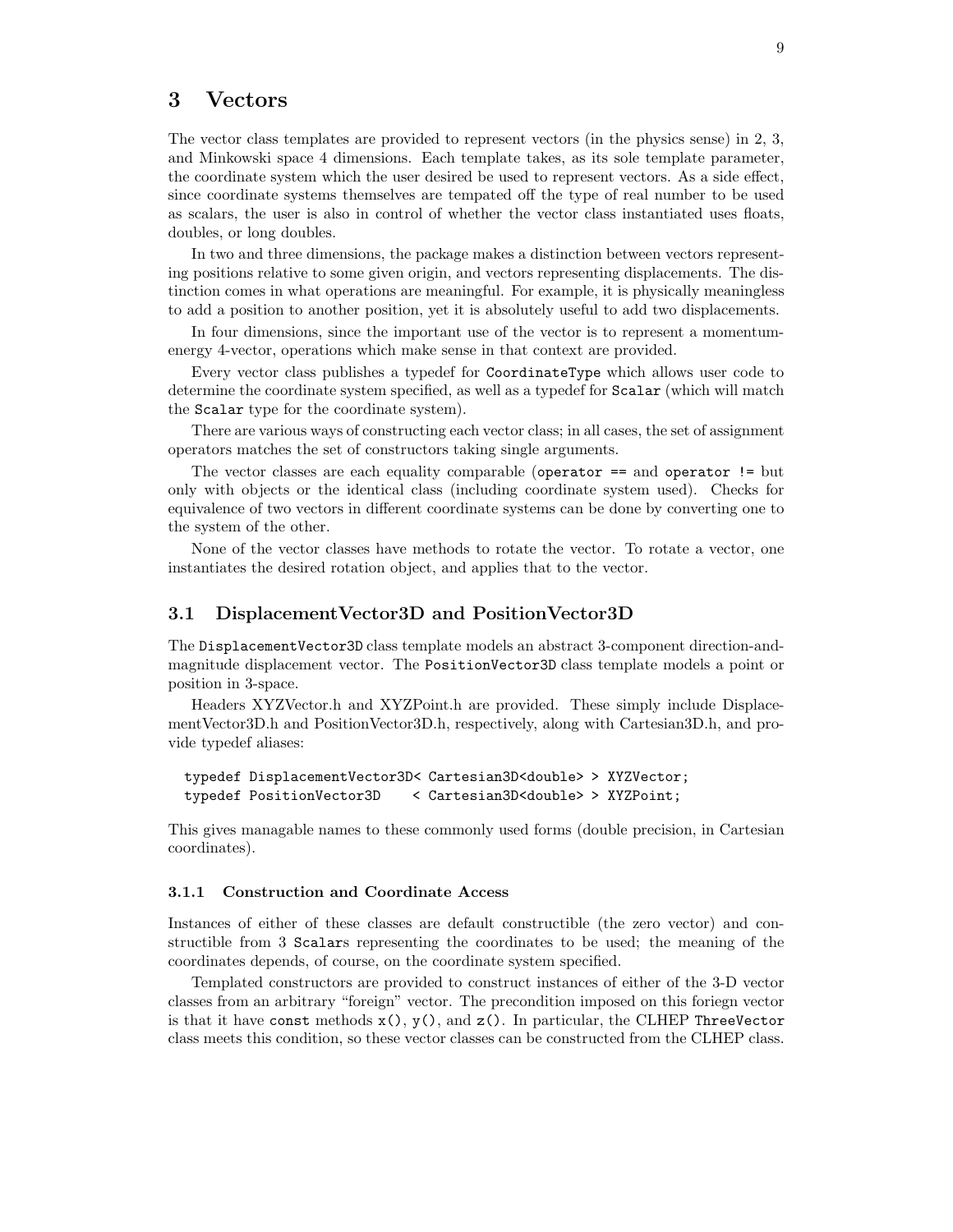Explicit constructors for DisplacementVector3D from an arbitrary DisplacementVector3D, and for PositionVector3D from an arbitrary PositionVector3D or DisplacementVector3D, are provided (the other vector may use different coordinate system). While these cases would be handled properly by the constructors from arbitrary foreign vectors, that route would always involved conversion to Cartesian coordinates and then to the desired coordinates. These constructors can take advantage of ways to go directly from one coordinate system to another.

The 3-D vector classes have three signatures of SetCoordinates methods, allowing the user to either directly provide the three coordinates, to provide a C-style array of Scalars, or provide iterators that behave like an array of coordinates.

```
void SetCoordinates(Scalar a, Scalar b, Scalar c);
void SetCoordinates(Scalar src[]);
template<class IT>
void SetCoordinates(IT begin, IT end);
```
As is the case for constructors taking three coordinates: the meaning of each coordinate supplied depends on which coordinate system was specified.

Corresponding GetCoordinates methods are present:

```
void GetCoordinates(Scalar& a, Scalar& b, Scalar& c) const;
template<class IT>
void GetCoordinates(Scalar dst[]) const;
void GetCoordinates(IT begin, IT end) const;
```
A method to set the vector given X, Y, and Z coordinates (which will be transformed into the coordinate system used for that vector) is present:

```
void SetXYZ(Scalar& x, Scalar& y, Scalar& z);
```
Each of these classes has the coordinate access methods shared by all the 3-D coordinate systems (repeated here for convenience):

```
X( )Y( )Z( )R( )Theta( )
  Phi( )
  Rho( )
  Eta()Mag2( ) \equiv r^2Perp2( ) \equiv \rho^2x() \equiv xy() \equiv yz( ) \equiv z
```
In addition, lower-case spellings of all the above member functions are provided, to allow code that expects a CLEHP ThreeVector to use these classes in its place.

r( )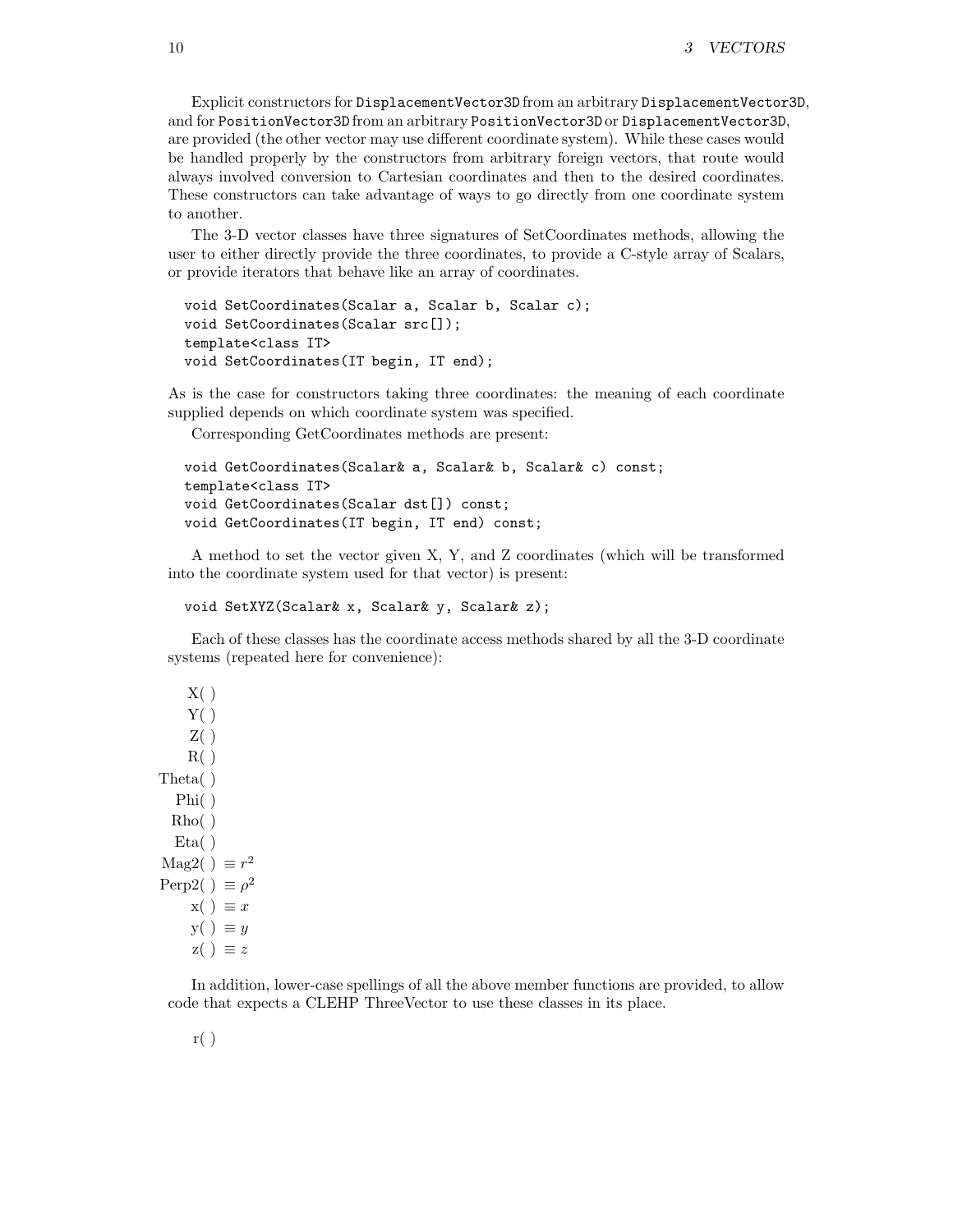theta( ) phi( ) rho( ) eta( )  $mag2()$ perp2( )

Each 3-D vector class contains three member functions taking a Scalar agument, to set the value of one individual component used in the coordinate representation, leaving the other two unchanged. The set of such functions applicable depends, of course, on the coordinate system in use:

```
Cartesian3D has SetX( ), SetY( ) and SetZ( ).
        Polar3D has SetR( ), SetTheta( ) and SetP{hi( ).
CylindricalEta3D has SetRho( ), SetEta( ) and SetPhi( ).
```
Attempts to use a set method which is not present in the specified coordinate system will not compile.

#### 3.1.2 DisplacementVector3D Manipulation

DisplacementVector3D has a const member function Unit() (along with the compatibility spelling unit() which returns a unit vector in the direction of this vector.

The dot and cross products of two DisplacementVector3Ds, or indeed of a DisplacementVector3D with any object having methods  $x()$ ,  $y()$ , and  $z()$ , are provided:

```
template< class OtherVector >
   Scalar Dot( const OtherVector & v) const;
template <class OtherVector>
  DisplacementVector3D Cross( const OtherVector & v) const;
```
Because there is ambiguity over what the overload of operator\* of two vectors ought to mean, this package provides the unambiguous Dot() and Cross() methods and does not provide operator\*(const DisplacementVector3D&) as an alias for either.

Two DisplacementVector3Ds may be added or subtracted, resulting in a third DisplacementVector3D. Operators += and -= have the obvious meanings.

A DisplacementVector3D may be multiplied or divided by a Scalar, with the Scalar appearing on the left or right for multiplication. Operators  $*$ = and  $/$ = have the obvious meanings. The unary minus operator has the same effect as multiplication by  $-1$ .

#### 3.1.3 PositionVector3D Manipulation

The dot and cross products of a PositionVector3D with a verb $DisplacementVector3D$ , or of almost and any object having methods  $x()$ ,  $y()$ , and  $z()$ , are provided:

```
template< class OtherVector >
   Scalar Dot( const OtherVector & v) const;
template <class OtherVector>
  DisplacementVector3D Cross( const OtherVector & v) const;
```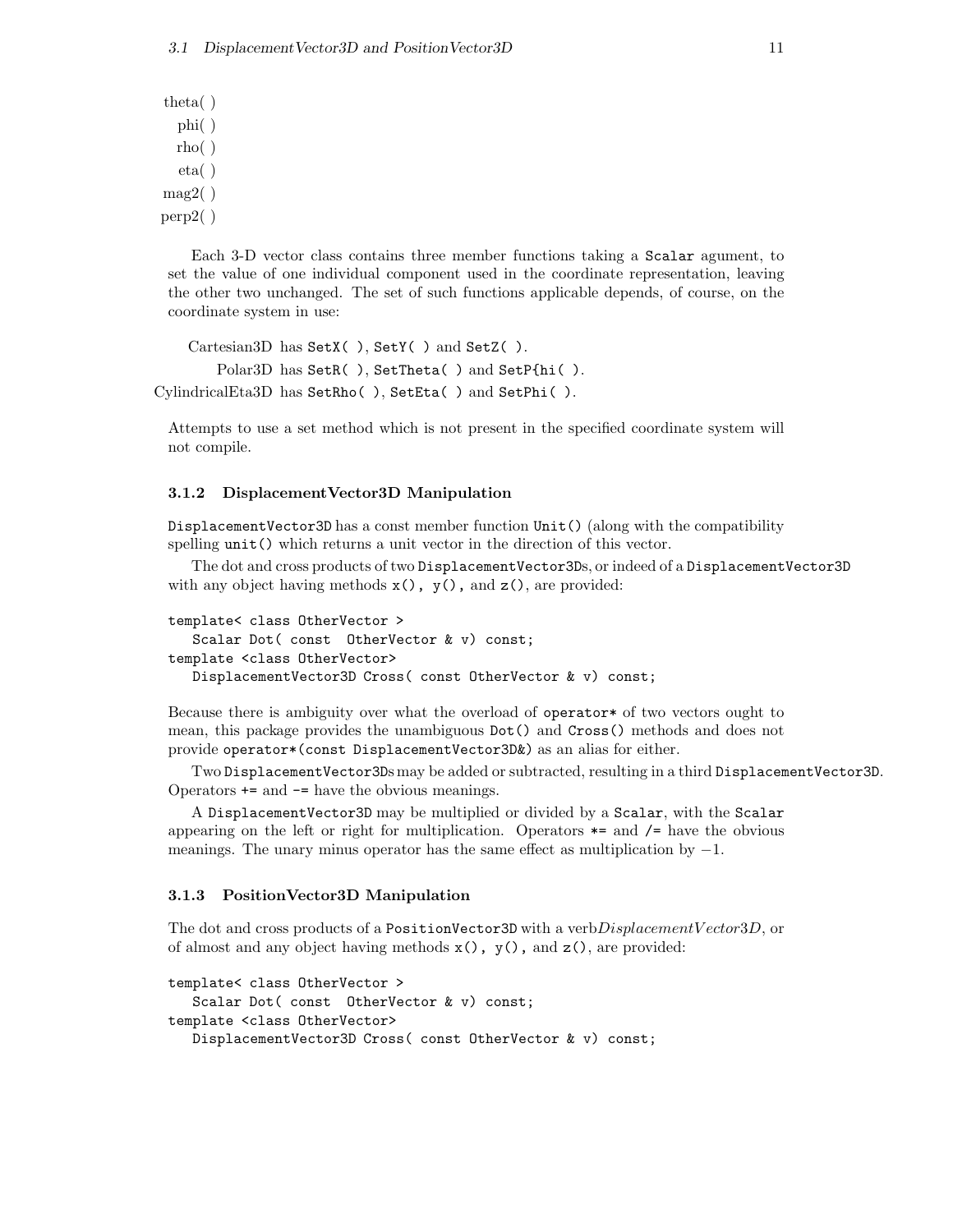However, the notion of the dot or cross products of two points is meaningless, so the dot and cross products of two PositionVector3Ds are made private (thus forbidden).

A DisplacementVector3Ds may be added to a PositionVector3D (in either order) or subtracted from a PositionVector3D; the result is a PositionVector3D. Operators += and -= taking a DisplacementVector3D as the added or subtracted vector have the obvious meanings.

Subtracting one PositionVector3D from another PositionVector3D is valid: The result is a DisplacementVector3D.

All other vector additions and subtractions involving at least one PositionVector3D are meaningless and hence not supplied. In particular, two PositionVector3Ds cannot be added together, and one cannot subtract a PositionVector3D from a verb $DisplacementVector3D$ .

The notion of multiplying by a scalar is not meaningful, so such methods as scalar multiplication and division, Unit(), and the unary minus operator are not present for PositionVector3D.

### 3.2 LorentzVector

The LorentzVector class template models an abstract 4-component vector in Minkowski space. The vector is intended to meet the important use-case of modeling a momentumenergy 4-vector.

The header XYZTVector.h is provided. This simply includes LorentzVector.h and Px-PyPzE4D.h, and provided a typedef alias:

```
typedef LorentzVector< Cartesian3D<double> > XYZTVector;
```
This gives a managable name to this commonly used form (double precision, in rectilinear coordinates).

#### 3.2.1 Construction and Coordinate Access

Instances of LorentzVector classes are default constructible (the zero vector) and constructible from 4 Scalars representing the coordinates to be used; the meaning of the coordinates depends, of course, on the coordinate system specified.

Templated constructors are provided to construct instances from an arbitrary "foreign" 4-vector. The precondition imposed on this foriegn vector is that it have const methods  $x()$ ,  $y()$ ,  $z()$ , and  $t()$ . In particular, the CLHEP HepLorentzVector class meets this condition, so LorentzVector can be constructed from an object of that CLHEP class.

Explicit constructors for LorentzVector from an arbitrary LorentzVector are provided (the other vector may use a different coordinate system). While these cases would be handled properly by the constructors from arbitrary foreign vectors, that route would always involved conversion to rectilinear coordinates and then to the desired coordinates. These constructors can take advantage of ways to go directly from one coordinate system to another.

LorentzVector has three signatures of SetCoordinates methods, allowing the user to either directly provide the four coordinates, to provide a C-style array of 4 Scalars, or provide iterators that behave like an array of coordinates.

```
void SetCoordinates(Scalar a, Scalar b, Scalar c, Scalar d);
void SetCoordinates(Scalar src[]);
template<class IT>
void SetCoordinates(IT begin, IT end);
```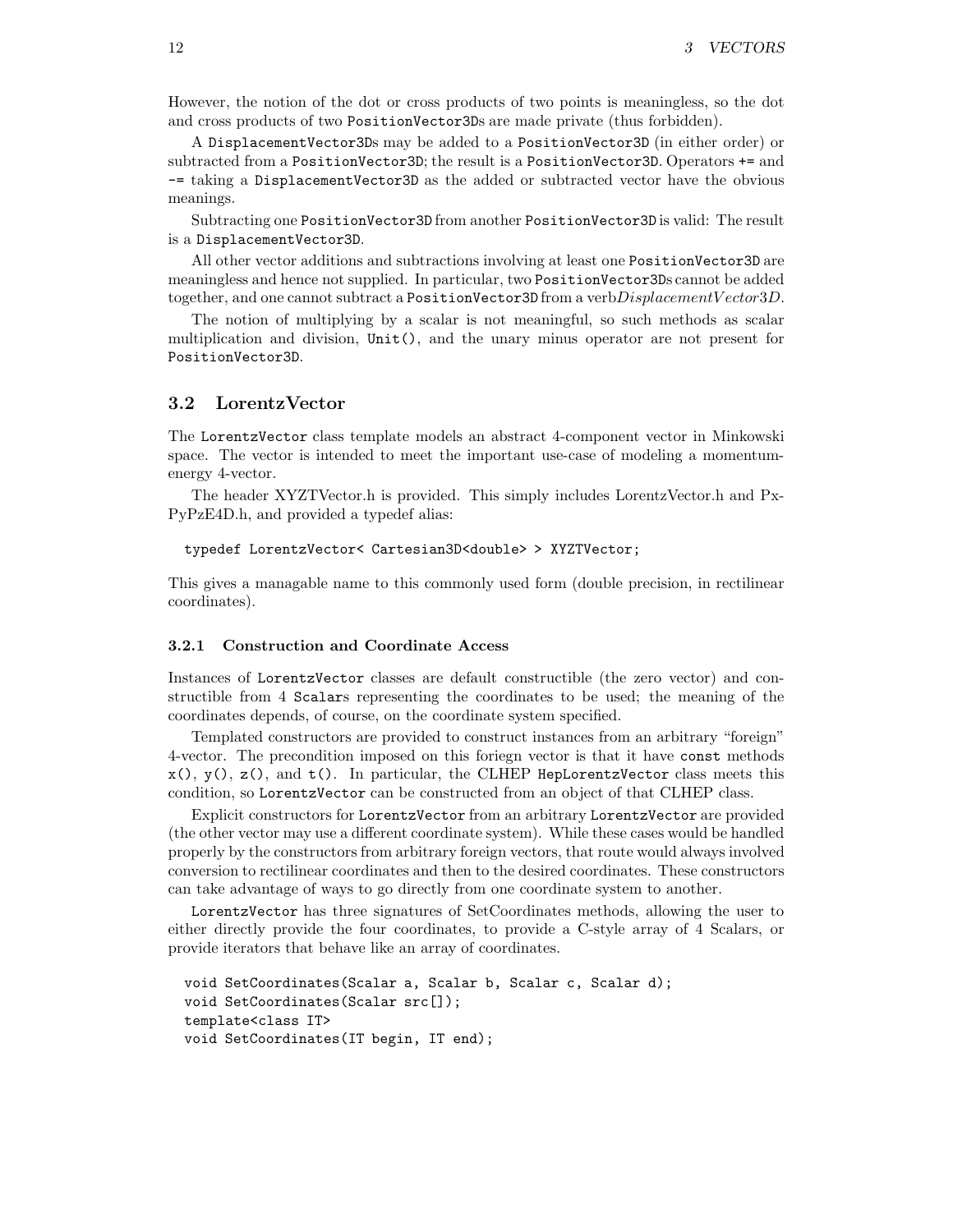#### 3.2 LorentzVector 13

As is the case for constructors taking four coordinates: the meaning of each coordinate supplied depends on which coordinate system was specified.

Corresponding GetCoordinates methods are present:

```
void GetCoordinates(Scalar& a, Scalar& b, Scalar& c, Scalar& d) const;
template<class IT>
void GetCoordinates(Scalar dst[]) const;
void GetCoordinates(IT begin, IT end) const;
```
A method to set the LorentzVector given X, Y, Z, and T coordinates (which will be transformed into the coordinate system used for that vector) is present:

```
void SetXYZT(Scalar& x, Scalar& y, Scalar& z);
```
Each of these classes has the coordinate access methods shared by all the 4-D coordinate systems (repeated here for convenience):

```
Px()Py( )Pz( )E( ){\rm P}(\ ) \ \equiv \sqrt{p_x^2 + p_y^2 + p_z^2}M( ) \equiv \sqrt{E^2 - P^2}. The positive quare root is used unless the coordinate system has a
            mass as one component, in which case M may explicitly be negative.
   M2() \equiv m^2P2() \equiv p^2Pt( ) transverse momentum p_{\perp} \equiv \sqrt{p_x^2 + p_y^2}Perp2( ) \equiv p_{\perp}^2Mt() transverse mass m_t \equiv \sqrt{m^2 + p_\perp^2} with sign matching m
  Mt2( ) \equiv m_t^2Et( ) transverse energy E_{\perp} \equiv E p_{\perp}/|p|Et2( ) \equiv E_t^2 =Phi( )
Theta( )
   Eta() \equiv \tan^{-1}(p_{\perp}/p_z)
```
An additional coordinate access method is:

Vect() returns a DisplacementVector3D< Cartesian3D<Scalar> > containing the spatial components  $(p_x, p_y, p_z)$ .

Each LorentzVector class contains three member functions taking a Scalar agument, to set the value of one individual component used in the coordinate representation, leaving the other three unchanged. The set of such functions applicable depends, of course, on the coordinate system in use:

```
PxPyPzE4D has SetPx(), SetPy(), SetPz(), and SetE().
EEtaPhiM4D has SetEta( ), SetPhi( ) SetM( ), and SetE( ).
```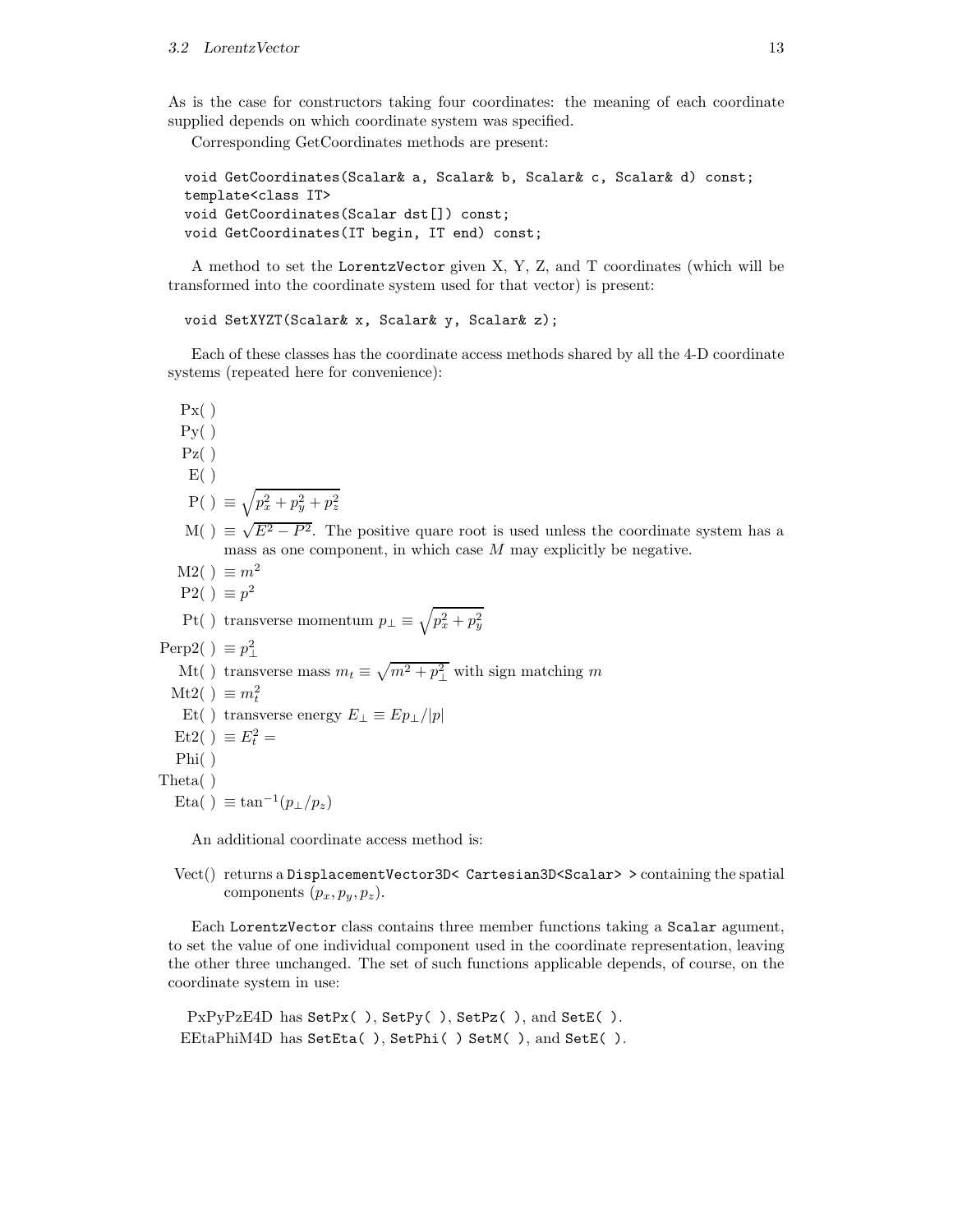```
PtEtaPhiM4D has SetPt( ) SetEta( ), SetPhi( ) and SetM( ).
PtEtaPhiE4D has SetPt( ) SetEta( ), SetPhi( ) and SetE( ).
```
Attempts to use a set method which is not present in the specified coordinate system will not compile.

In addition, certain alternative and lower-case spellings of the above member functions are provided, to allow code that expects a CLEHP LorentzVector to use XYZTVector in its place.

```
X( ) \equiv P_xY( ) \equiv P_yZ( ) \equiv P_zT() \equiv ER() \equiv PRho( ) \equiv P_{\perp}x() \equiv P_xy( ) \equiv P_yz() \equiv P_zt( ) \equiv Epx() \equiv P_xpy() \equiv P_ypz() \equiv P_ze( )
     r( )theta( )
   phi( )
  rho( )
   eta( )
perp2( )
mag2() \equiv M2()mag() \equiv M()
```
#### 3.2.2 LorentzVector Manipulation

The dot product of two LorentzVectors, or of a verbLorentzV ector with any object having methods  $x()$ ,  $y()$ ,  $z()$ , and  $t()$ , is provided:

```
template< class Other4Vector >
  Scalar Dot( const Other4Vector & v) const;
```
This dot product is taken using the  $(- - +)$  metric. Every physical (timelike or lightlike) momentum-energy vector will have a non-negative dot product with itself (which, in fact, will be equal to  $M2( )$ .

Also provided are the invariant mass squared and invariant mass of the combination of this 4-vector and another: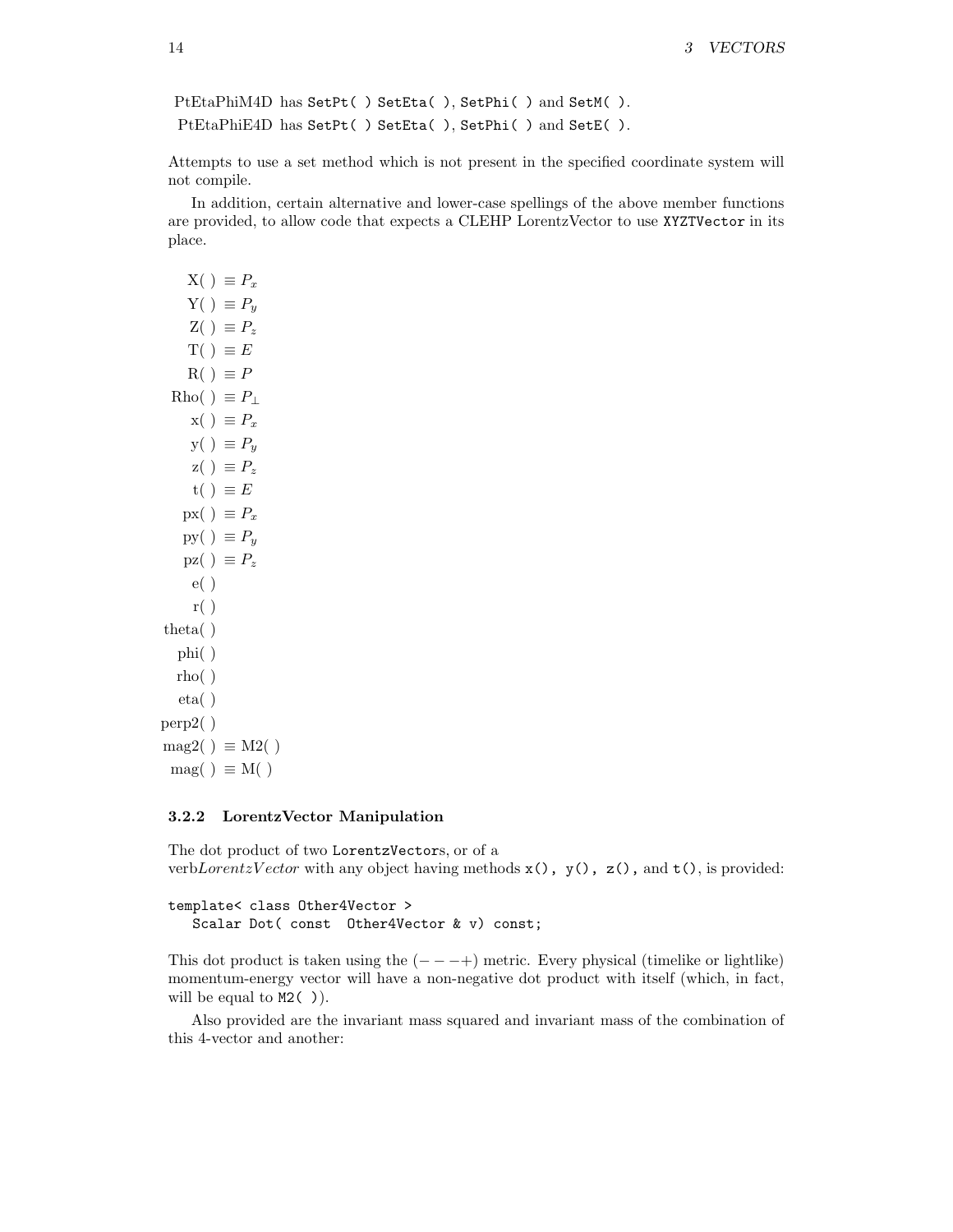```
template< class Other4Vector >
  Scalar InvariantMass2( const Other4Vector & v) const;
template< class Other4Vector >
  Scalar InvariantMass2( const Other4Vector & v) const;
```
Two LorentzVectors may be added or subtracted, resulting in a third LorentzVector. Operators += and -= have the obvious meanings.

A LorentzVector may be multiplied or divided by a Scalar, with the Scalar appearing on the left or right for multiplication. Operators  $*$ = and  $/$ = have the obvious meanings. The unary minus operator has the same effect as multiplication by  $-1$ . Note that this is not the same as multiplying each coordinate by  $-1$ .

#### 3.2.3 Relativistic Properties of LorentzVectors

A limited set of common relativistic properties is provided. The first two return Scalars involving rapidity:

Rapidity () The classical rapidity  $\frac{1}{2} \log \frac{E+p_z}{E-p_z}$ . This is less useful than the pseudorapidity  $\eta$  but still sometimes required.

ColinearRapidity() The rapidity in the direction of motion  $\tanh^{-1}(|\vec{p}|/E)$ .

Then there are three functions returning bool answers about the nature of the momentumenergy 4-vector:

isTimelike( ) The momentum-energy 4-vector describing an ordinary particle is timelike.

- isSpacelike( ) The momentum-energy 4-vector describing a tachyonic particle is spacelike.
- isLightlike( ) The momentum-energy 4-vector describing a photon is lightlike. Because roundoff will often prevent exact equality between the energy and the square of the momentum, this member function accepts an optional argument to specify tolerance (an acceptable difference level, relative to the value of the energy). The tolerance defaults to 100 times the machine epsilon for the Scalr type used.

Then there are methods to learn about boosts to various center-of-mass frames. Since the LorentzVector class does not know about the Boost class, any boost answer is provided as a cartesian displacement 3-vector (using the same Scalar type as the LorentzVector) representing  $\vec{\beta}$ . Such a vector is well-suited for constructing a Boost. In the list below, we will use the alias BetaVector for that type.

```
typedef DisplacementVector3D< Cartesian3D<Scalar> > BetaVector;
BetaVector BoostToCM ( ) const;
template <class Other4Vector>
BetaVector BoostToCM ( const Other4Vector& v ) const;
```
For example, BoostToCM() provides a beta vector which, if supplied to construct a Boost, would yield a Boost which would bring this 4-vector into its rest frame. Asuming the 4-vector is timelike,  $\beta$ -vectors will be of length less than 1.

Finally, there are provided global functions taking a std::vector of LorentzVectors (necessarily using the same coordinate systems since they are all together in a std::vector), and returning properties of the aggregate of those 4-vectors: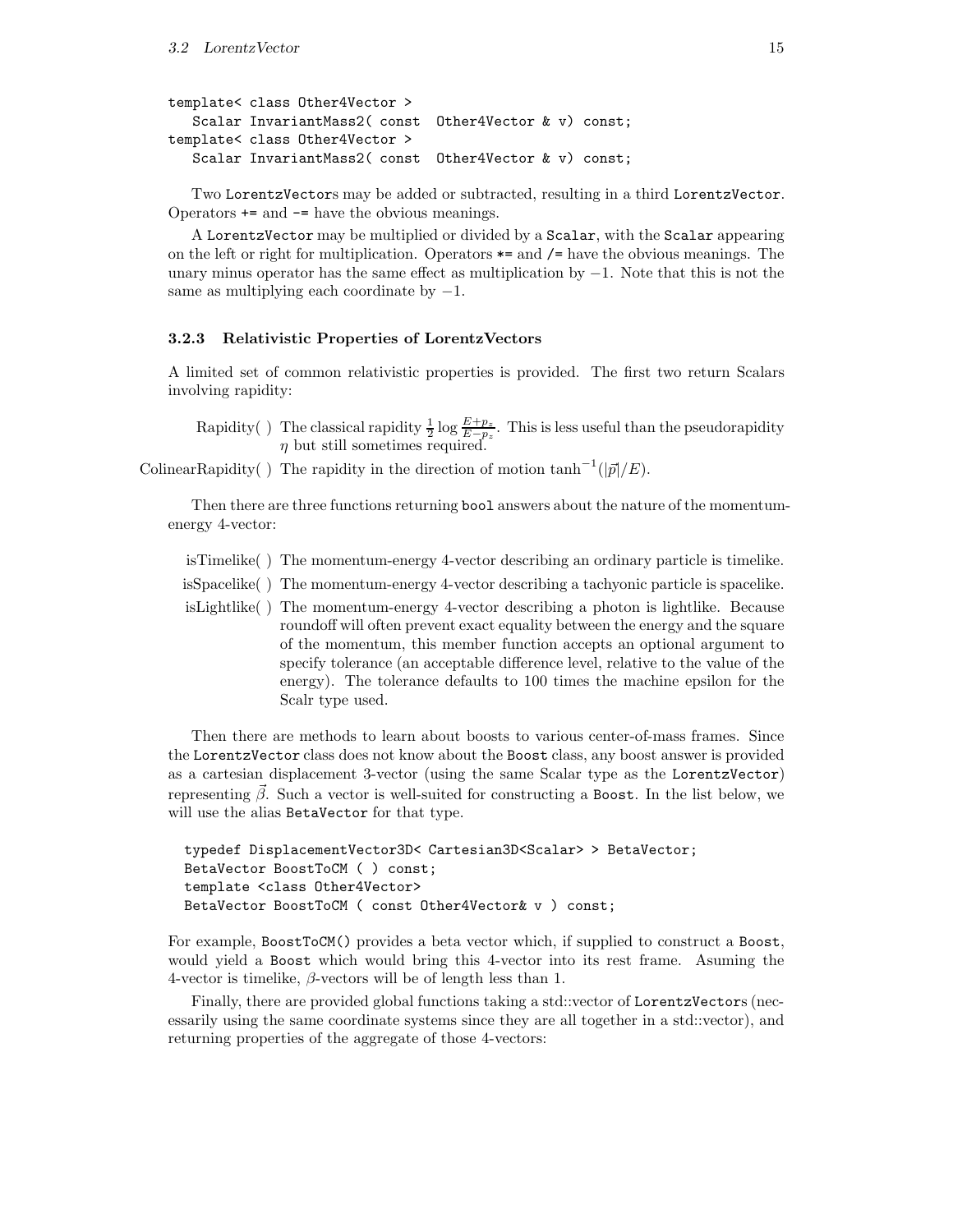```
template <class L>
typename L::Scalar InvariantMass2 ( std:vector<L> & V ) const;
template <class L>
BetaVector BoostToCM ( std:vector<L> & V ) const;
```
#### 3.2.4 Peculiar LorentzVectors

Because of the nature of Minkowski coordinates (with a non-positive-definite metric) and the fact that some coordinate systems specify a mass directly, it is possible to have "pathological" LorentzVectors. These can have the following peculiar features:

- Tachyonic 4-vectors In the  $(p_x, p_y, p_z, E)$  coordinate system, one can easily specify a 4-vector whose invariant mass squared  $m^2 \equiv E^2 - |p|^2$  is negative. Such a 4-vector is perfectly fine when viewed as a point in spacetime, but when taken as a momentum-energy 4-vector it represents a tachyonic particle. Similarly, in the  $(p_{\perp}, \eta, \phi, E)$  coordinate system a 4-vector can be constructed supplying a  $(p_{\perp}, \eta)$  combination such that the momentum is greater than its energy. Such a 4-vector again represents a tachyonic particle. If the mass of a tachyonic 4-vector is requested (member function  $M()$ ) the package attempts to throw; if this is disabled (as will be the case by default) then it reverses sign but returns the negative square root value. A similar action is taken if the transverse mass (Mt()) of a tachyonic 4-vector is requested and that happens to be imaginary.
	- Negative Mass In either the  $(E, \eta, \phi, m)$  or the  $(p_{\perp}, \eta, \phi, m)$  coordinate system a 4-vector can be constructed supplying a negative mass. This causes no serious problems, but sequences of operations which might be expected to propagate that negative mass to other negative masses may not behave in that way. Two such situations come to mind: If a negative-mass 4-vector is converted to  $(p_x, p_y, p_z, E)$  coordinates and that is converted back to the original coordinate system, the mass will now be positive. And if the invariant mass function is taken, supplying 4-vectors with negative masses, the result will still be non-negative.

Also, for  $(p_{\perp}, \eta, \phi, m)$  coordinates, if a 4-vector has a negative mass, its transverse mass, energy, and transverse energy will be reported as negative. (The energy must report as negative, otherwise if  $\vec{v_2}$  is expressed in  $(p_{\perp}, \eta, \phi, m)$  coordinates, then  $\vec{v_1} - \vec{v_2} \neq \vec{v_1} + (-\vec{v_2})$ .

- Negative Energy In the  $(E, \eta, \phi, m)$  coordinate system a 4-vector can be constructed supplying a negative energy. As is the case for negative mass, If such a 4-vector is converted to other coordinates and back, the energy will now be positive. And if energy is explicitly set to be negative, transverse energy will be reported as negative.
- Imaginary Momentum(!) In the  $(E, \eta, \phi, m)$  coordinate system a 4-vector can be constructed supplying mass greater than its energy. The constructor for such an object will attempt to throw; the imaginary-momentum 4-vector will come into existance only if GenVector throws are disabled. In such a case, p,  $p_{\perp}$ and possibly  $E_t$  are formally imaginary, and if any of those are requested, a throw is attemped and calls to std::sqrt() on a negative argument can occurs. In addition, P2() and possibly Et2() are capable of returning negative values. And if such a 4-vector is converted to either of the other coordinate systems (where momentum values are needed) a throw is attempted and calls to std::sqrt() on a negative arguments can occur.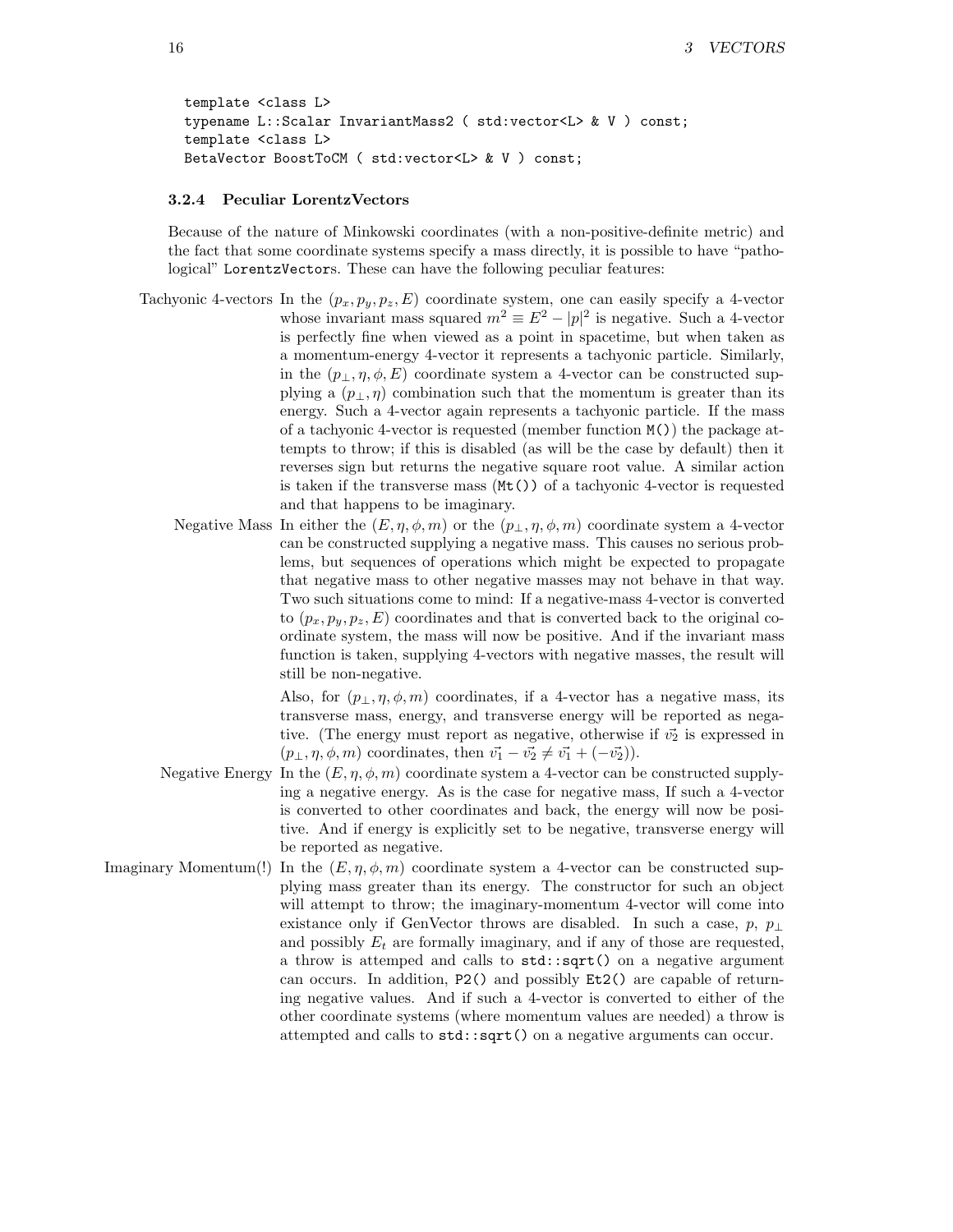### 3.3 DisplacementVector2D and PositionVector2D

The DisplacementVector2D class template models an abstract 3-component direction-andmagnitude displacement vector.

The header XYVector.h is provided to include DisplacementVector2D.h along with Cartesian2D.h, and provide a typedef alias:

typedef DisplacementVector2D<Cartesian2D> XYVector;

#### 3.3.1 Construction and Coordinate Access

Instances of DisplacementVector2D are default constructible (the zero vector) and constructible from 2 Scalars representing the values of the coordinates.

Templated constructors are provided to construct instances of either of the 2-D vector classes from an arbitrary "foreign" 2-vector. The precondition imposed on this foriegn vector is that it have const methods  $x()$  and  $y()$ .

There are three signatures of SetCoordinates methods, allowing the user to either directly provide the three coordinates, to provide a C-style array of Scalars, or provide iterators that behave like an array of coordinates.

```
void SetCoordinates(Scalar a, Scalar b);
void SetCoordinates(Scalar src[]);
template<class IT>
void SetCoordinates(IT begin, IT end);
```
As is the case for constructors taking two coordinates: the meaning of each coordinate supplied depends on which coordinate system was specified.

Corresponding GetCoordinates methods are present:

```
void GetCoordinates(Scalar& a, Scalar& b) const;
template<class IT>
void GetCoordinates(Scalar dst[]) const;
void GetCoordinates(IT begin, IT end) const;
```
A method to set the vector given X, Y coordinates (which will be transformed into polar coordinates if the vector uses that coordinate system) is present:

```
void SetXY(Scalar& x, Scalar& y);
```
DisplacementVector2D has the coordinate access methods shared by the 2-D coordinate systems (repeated here for convenience):

```
X( )Y()
    R( )Phi( )
Mag2( ) \equiv r^2x() \equiv xy( ) \equiv y
```
In addition, lower-case and laternate spellings of all the above member functions are provided, to allow code that expects a CLEHP ThreeVector to use these classes in its place.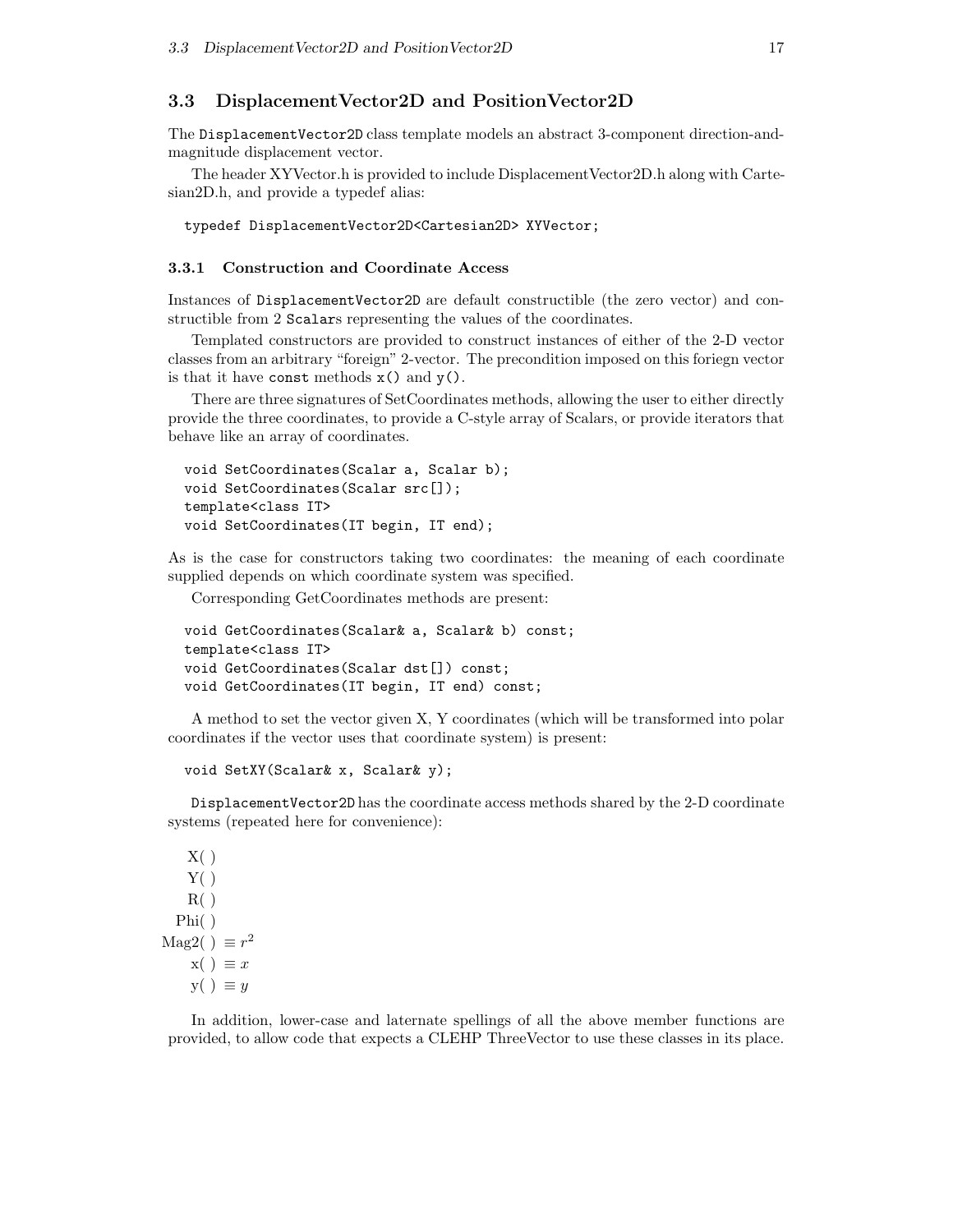```
r( )phi( )
mag2()
```
Each DisplacementVector2D class contains two member functions taking a Scalar agument, to set the value of one individual component used in the coordinate representation, leaving the other one unchanged. The set of such functions applicable depends, of course, on the coordinate system in use:

```
Cartesian2D has SetX( ), and SetY( ).
```

```
Polar2D has SetR( ), and SetP{hi( ).
```
Attempts to use a set method which is not present in the specified coordinate system will not compile.

#### 3.3.2 DisplacementVector2D Manipulation

DisplacementVector2D has a const member function Unit() (along with the compatibility spelling unit() which returns a unit vector in the direction of this vector.

The dot product of two DisplacementVector2Ds is provided:

```
template< class OtherVector >
   Scalar Dot( const OtherVector & v) const;
template <class OtherVector>
  DisplacementVector2D Cross( const OtherVector & v) const;
```
The cross product of two DisplacementVector2Ds is not a meaningful operation unless we allow for knowledge of a third dimension. Nonetheless, the scalar magnitude of that cross product, which is  $|a||b| \sin \theta_{ab}$  is often useful:

```
template <class OtherVector>
   DisplacementVector2D Cross( const OtherVector & v) const;
```
Two DisplacementVector2Ds may be added or subtracted, resulting in a third DisplacementVector3D. Operators += and -= have the obvious meanings.

A DisplacementVector2D may be multiplied or divided by a Scalar, with the Scalar appearing on the left or right for multiplication. Operators  $*$ = and  $/$ = have the obvious meanings. The unary minus operator has the same effect as multiplication by  $-1$ .

## 4 Transformations

The transformation classes are provided to represent active transformations which can be applied to vectors of the appropriate dimension. The classes include various flavors of 3-D and 2-D rotations, and of "Lorentz rotations" transforming 4-vectors in Minkowski space. In 3 dimensions, there are also transformations that allow for translations and/or inhomogeneous scaling.

We will refer to transformations as being in the same group if the represent the same notion in the same number of dimensions. For example, Rotation3D and AxisAngle are in the same group, but neither Transformation3D nor LorentzRotation are in that group.

The transformation classes are not class templates: Different ways to represent a rotation (for example) are expressed as different classes.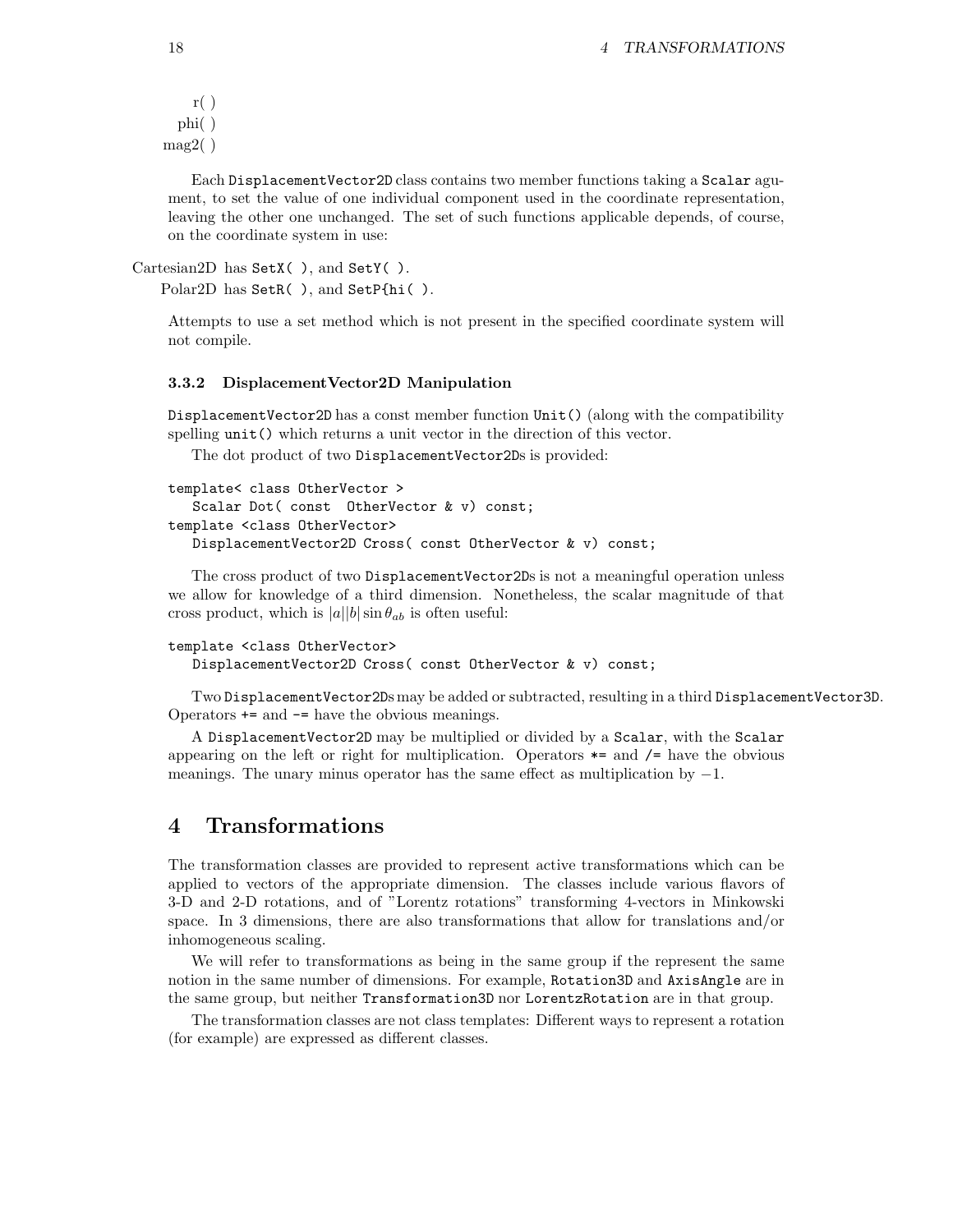The Scalar type used for the component data in all representations is double. Every transformation class publishes a typedef for Scalar which will be double.

There are various ways of constructing each transformation class. In all cases, the set of assignment operators matches the set of constructors taking single arguments. There is a collection of SetComponents() methods matching the ways to construct the matrix, and GetComponents() methods matching those.

The transformation classes are each equality comparable (operator  $==$  and operator  $!=$ ) but only with objects or the identical class. Checks for equivalence of two transformations of the same group can be done by explicitly converting one to the type of the other. Also, in some cases there are multiple possible representations for equivalent rotations (for example, an AxisAngle has the same physical meaning if both the axis and the angle are negated) – in such cases, the equivalent rotations may fail to indicate equality.

### 4.1 Rotations

A (3D) Rotation object is an object which can be applied to any 3-vector of Lorentz vector to yield another vector of the same type representing the result of a homogenous, lengthpreserving linear transformation (a rotation). Two syntaxes are supported:

 $v2 = R * v1;$  $v2 = R(v1);$ 

Note that "left multiplication" of a vector times a rotation is not supported. Thus to get the conjugate product of a pair of vectors with respect to some rotation one can do:

```
double a = v1 * (R * v2);double b = v1 * R(v2);
double c = v1 * R * v2; // error - v1 * R is not supported
```
All the rotation objects represent active rotations, that is, they may be applied to a vector to change it into a new vector in the same coordinate system.

There are four 3D rotation classes, representing general rotations in 3 dimensions in four different ways:

- Rotation3D The familiar 3x3 orthogonal matrix representation. This form has nine components, and is the optimal form for applying a rotation to a vector.
- AxisAngle The rotation is represented by a unit-vector axis of rotation, and an angle of rotation about that axis (a total of four components). This form is a good match with physicists' mental model of a rotation, but both application to vectors and multiplication of rotations involve computing trigonometric functions.
- EulerAngles The three-angle expression for a rotation is the minimal amount of data (three components) to describe a general rotation. Operations involving Euler angles tend to be more costly than those involving other representations.
- Quaternion The quaternion representation of a rotation involves four components (which must add in quadrature to unity) which are coefficients of four  $2 \times 2$  complex matrices labelled  $(u, i, j, k)$ . (These are familiar as the Pauli spin matrices, plus the unit matrix.) The quaternion representation is optimal for multiplying rotations, and ideal for expressing the "distance" between two rotations, but is slower than the matrix representation for applying a rotation to a vector.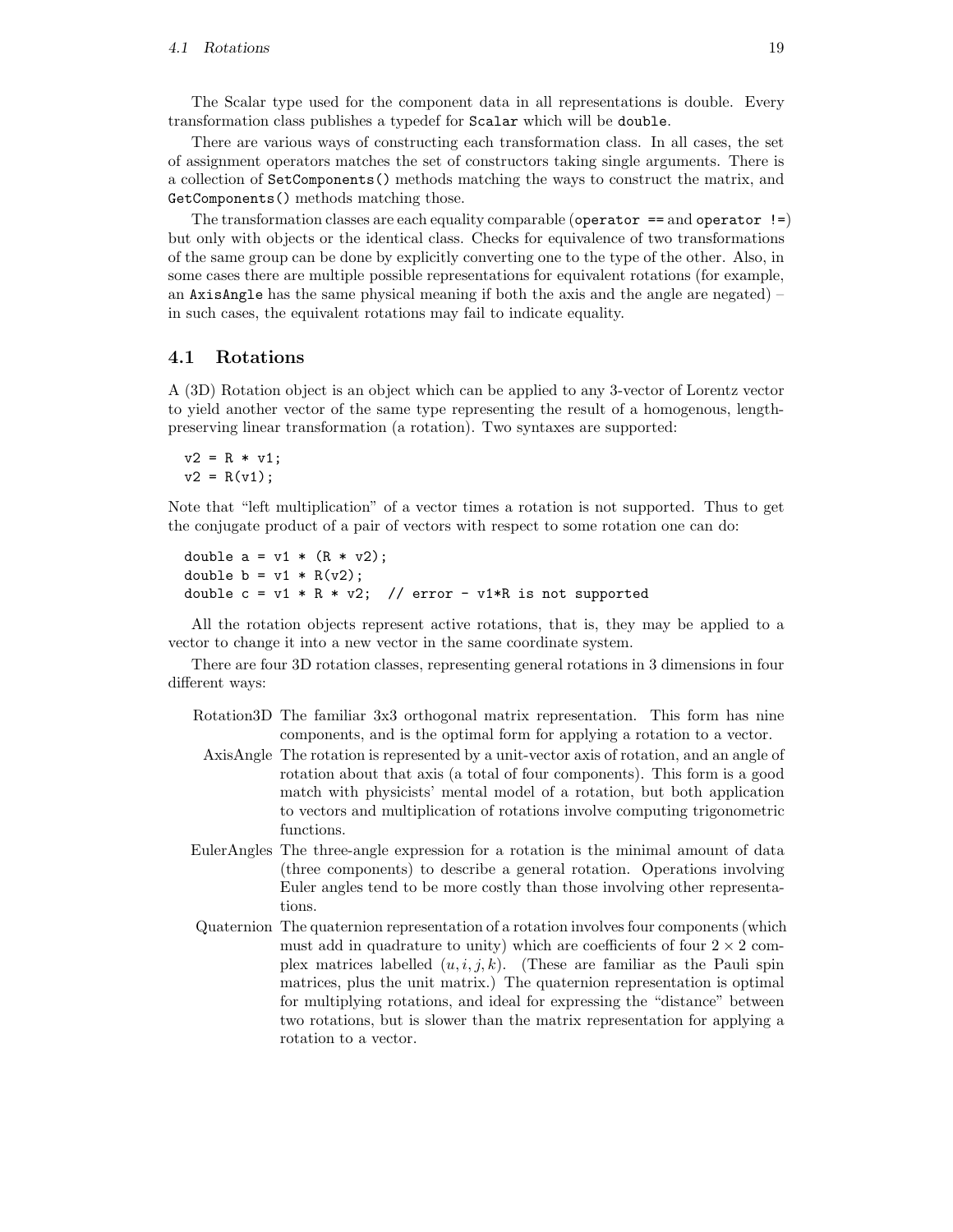There are 3 additional classes, representing specialized rotations about the X, Y, and Z axes.

RotationX RotationY RotationZ

These are very efficient to apply to vectors. Although they have just one formal component (the angle of rotation) they also hold the cosine and sine of the angle of rotation for optimum speed in application. In discussions below, we will call these "axial rotations."

RotationZ HAS THE SPECIAL PROPERTY THAT IT CAN BE USED AS A 2-D ROTATION, that is, you can apply a RotationZ to a DisplacementVector2D or a PositionVector2D.

#### 4.1.1 Construction and Component Access

All rotations are default constructible (giving the identity or trival rotation) and copy constructible.

All rotations are constructible taking a number of Scalar arguments matching the number (and order) of components. In addition, all rotations other than axial rotations are constructible from (begin, end) iterators that behave like iterators (or pointers) to an array of the appropriate number of Scalar components. These two constructors are "raw", in the sense that the components are used unchecked, and the user is responsible for ensuring that they meet whatever conditions are necessary for the given type of rotation representation.

All rotations except the specialized axis rotations are constructible from any other type of rotation (including the specialized ones). These single-argument constructors are declared explicit.

All rotations are capable of application (either operator\* or operator()), on any DisplacementVector3D, PositionVector3D, or LorentzVector3D. Rotations are also capable of application on an arbitary foriegn vector, as long as that vector has const methods  $x(), y(),$  and  $z()$  to provide its Cartesian coordinates, and a constructor taking three Cartesian coordinates. The result of applying a rotation to a vector is a vector of the same type.

Each rotation class has a  $Rectify()$  method, to take an instance whose components may have drifted from perfectly satisfying the conditions needed for a true rotation (orthonormality in the case of Rotation3D, for example) and correct it to a true rotation in that representation.

Each rotation class has additional constructors and component access methods particular to that representation. In the list below, arguments are always Scalars passed by value, except in the case of the axis for AxisAngle which is passed by const reference, and in the case of all GetComponents() methods, which use non-const references.

Rotation3D Construction, assignment, SetComponents and GetComponents using an abritrary foreign linear algebra matrix object. The requirements on the matrix object's class is that it have const and non-const operator()(int i, int j) where i and j run from 0 to 2. The operator()(int i, int j) methods must return a Scalar or const reference to a Scalar, or for GetComponents, a non-const reference to a Scalar. For SetComponents, the constructor is "raw": The compnents are accepted as is, without any rectification step.

> Construction, assignment, SetComponents and GetComponents taking three references to vectors. FOR SetComponents, THE CLASS USED FOR THE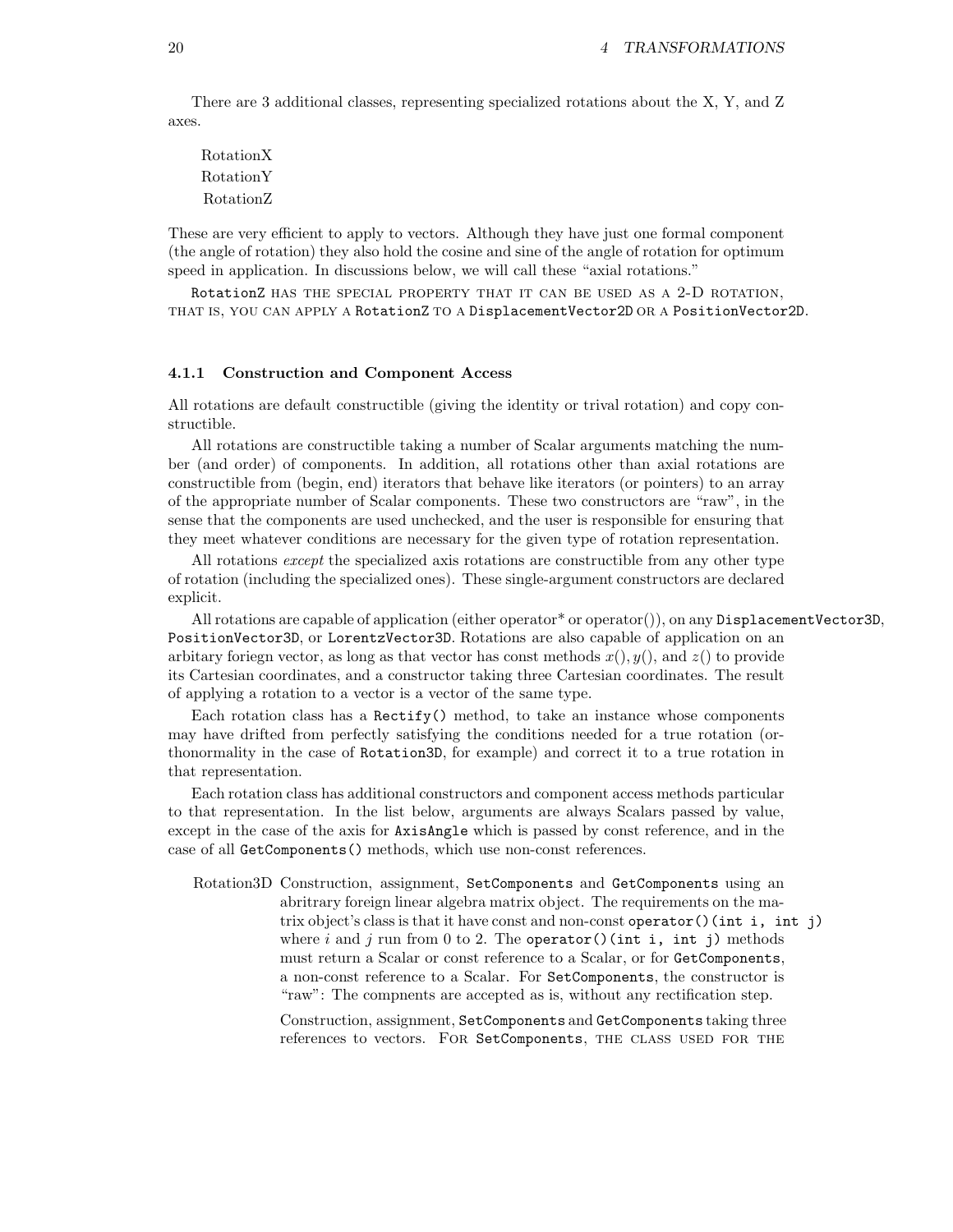VECTOR OBJECTS MUST HAVE METHODS  $x()$ ,  $y()$ , AND  $z()$  RETURNing values (or refernces) which can be used as Scalars. For GetComponents, THE CLASS USED FOR THE VECTOR OBJECTS MUST HAVE a constructor accepting three Scalars. For constructing or setting a Rotation3D, the vectors should be at least roughly orthonormal; the rotation will be rectified to correct for deviations from orthonormality.

AxisAngle Construction, assignment, SetComponents and GetComponents taking a vector to be used as the axis followed by a Scalar to be used as the angle of rotation(in radians). The class used for the vector object must have methods  $x()$ ,  $y()$ , and  $z()$  returning Scalars or const references to Scalars, or for GetComponents, non-const references to Scalars. For constructing or setting an AxisAngle, the angle is given in radians, and the vector must be non-zero; the rotation will be rectified to hold a unit vector.

Const methods XYZVector Axis() and Scalar Angle().

EulerAngle Construction, assignment, SetComponents and GetComponents taking three Euler angles  $(\phi, \theta, \psi)$ . The Euler angle conventions used match those of CLHEP Vector.

Const methods Phi(), Theta() and Psi() returning Scalars.

Quaternion Construction, assignment, SetComponents and GetComponents taking four quaternion components which we label (U, I, J, K). These are the coefficients of the identity matrix and the three Pauli matrices in this quaternion. For constructing or setting a Quaternion, the sum of the squares of the components should be (at least roughly) unity; the components will be rectified to leave a unit 4-vector. The relation between the quaternion representation and the Axis/angle representation of the equvalent rotation is that the axis is a unit vector in the direction of  $\vec{q} = (i, j, k)$  and the rotation angle is given by  $|\vec{q}| = \sin(\theta/2)$  and  $u = \cos(\theta/2)$ .

Const methods U(), I(), J() and K() returning Scalars.

RotationX Construction, assignment, SetComponents and GetComponents taking the angle of rotation about the X axis.

Const method Angle() returning a Scalar in the range  $(-\pi, pi)$ .

Const methods SinAngle() and CosAngle() returning Scalars.

RotationY Construction, assignment, SetComponents and GetComponents taking the angle of rotation about the Y axis.

Const method Angle() returning a Scalar in the range  $(-\pi, pi)$ .

Const methods SinAngle() and CosAngle() returning Scalars.

RotationZ Construction, assignment, SetComponents and GetComponents taking the angle of rotation about the Z axis.

Const method Angle() returning a Scalar in the range  $(-\pi, pi)$ .

Const methods SinAngle() and CosAngle() returning Scalars.

### 4.1.2 Manipulation of Rotations

Each class representing rotations has member functions Invert() for in-place inversion and Inverse() to return an object of the same kind which is the inverse of the original.

There is a free function double Distance ( $r1$ ,  $r2$ ) where  $r1$  and  $r1$  are instances of (not necessarily the same) rotation classes. This returns the minimal opening angle between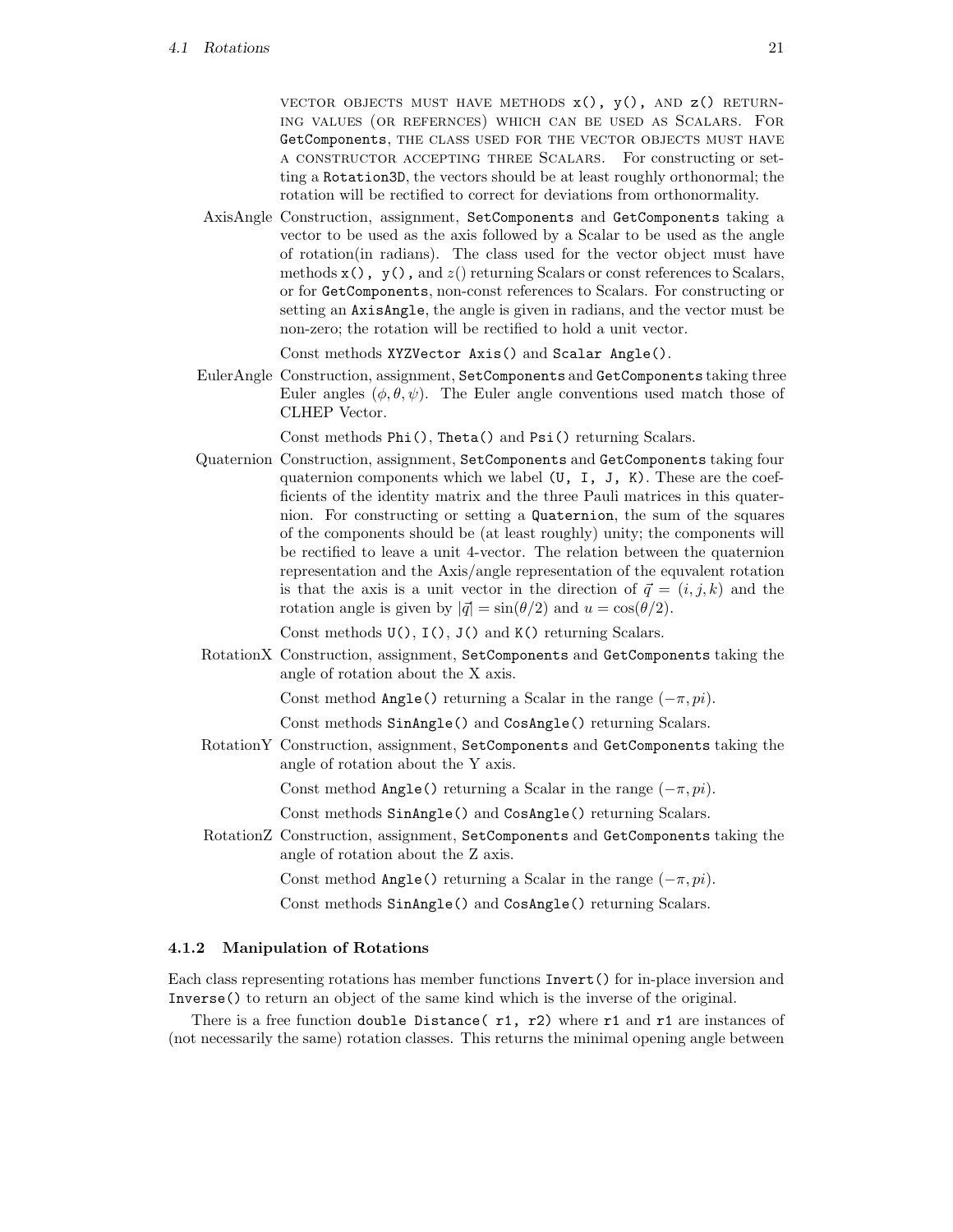the 3-sphere representations of the two rotations (the  $(i, j, k)$  parts of their quaternion representations). The distance is zero for equivalent rotations and can be no greater than  $\pi/2$ .

Two rotation objects of the identical type can be equality compared. This does a simple test for equal components. (If some sequence of operations have brought the two into some state where they use different component values but represent equivalent rotations, the two rotations may compare as being unequal.)

Any two rotations R and S can be multiplied. The meaning is that if  $\vec{v}$  is a vector,  $(R * S)(\vec{v}) = R(S(\vec{v}))$ . The product of two rotations of identical type is expressed as a third rotation of that same type.

Multiplication of two rotations of different types,  $R * S$ , returns:

- A rotation of the same type as R if  $R$  is not an axial rotation.
- A rotation of the same type as  $S$  if  $R$  is an axial rotation but  $S$  is not.
- The product of two axial rotations will return a Rotation3D.

Any rotation other than an axial rotation may be post-multiplied (operator  $*=()$ ) by any other rotation. Axial rotations may be post-multiplied only by a rotation of the identical type.

#### 4.1.3 Euler Angles Convention

A note about conventions for EulerAngles:

There are quite a few possible conventions for the meanings (and orderings) of the three Euler angles  $(\phi, \theta, \psi)$ . The choice made for CLHEP, which the GenVector package will follow, is that of Goldstein in *Classical Mechanics*. Unfortunately, Goldstein uses passive rotations (that is, considers the unrotated vector, expressed in rotated coordinate axes). This is a potential source of confusion since the preference of HEP software–adhered to in the GenVector package–is for active rotations.

We here unambiguously define what we mean by a rotation  $E =$  EulerAngles(phi, theta, psi): If we apply E to a vector  $\vec{v}$  then the resulting vector is given by  $A\vec{v}$  where A is the matrix

$$
\begin{pmatrix}\n\cos \psi \cos \phi - \sin \psi \cos \theta \sin \phi & \cos \psi \sin \phi + \sin \psi \cos \theta \cos \phi & \sin \psi \sin \theta \\
-\sin \psi \cos \phi - \cos \psi \cos \theta \sin \phi & -\sin \psi \sin \phi + \cos \psi \cos \theta \cos \phi & \cos \psi \sin \theta \\
\sin \theta \sin \phi & -\sin \theta \cos \phi & \cos \theta\n\end{pmatrix}
$$

This is the definition given in Goldstein, equation (4-46), but in this package the meaning is that of forming a new vector in the existing coordinate system, rather than that of rotating the coordinate system by some angles and expressing the original vector in the new coordinates.

### 4.2 LorentzTransformations

A LorentzRotation is an object which can be applied to any LorentzVector to yield another LorentzVector of the same type representing the result of a homogenous, norm-preserving linear transformation, using a norm with a  $(- - +)$  metric:

$$
s2 \equiv (\delta t)2 - (\delta x)2 - (\delta y)2 - (\delta z)2
$$

Such transformations are general Lorentz transformations. (Note that we take  $c = 1$  in these discussions.)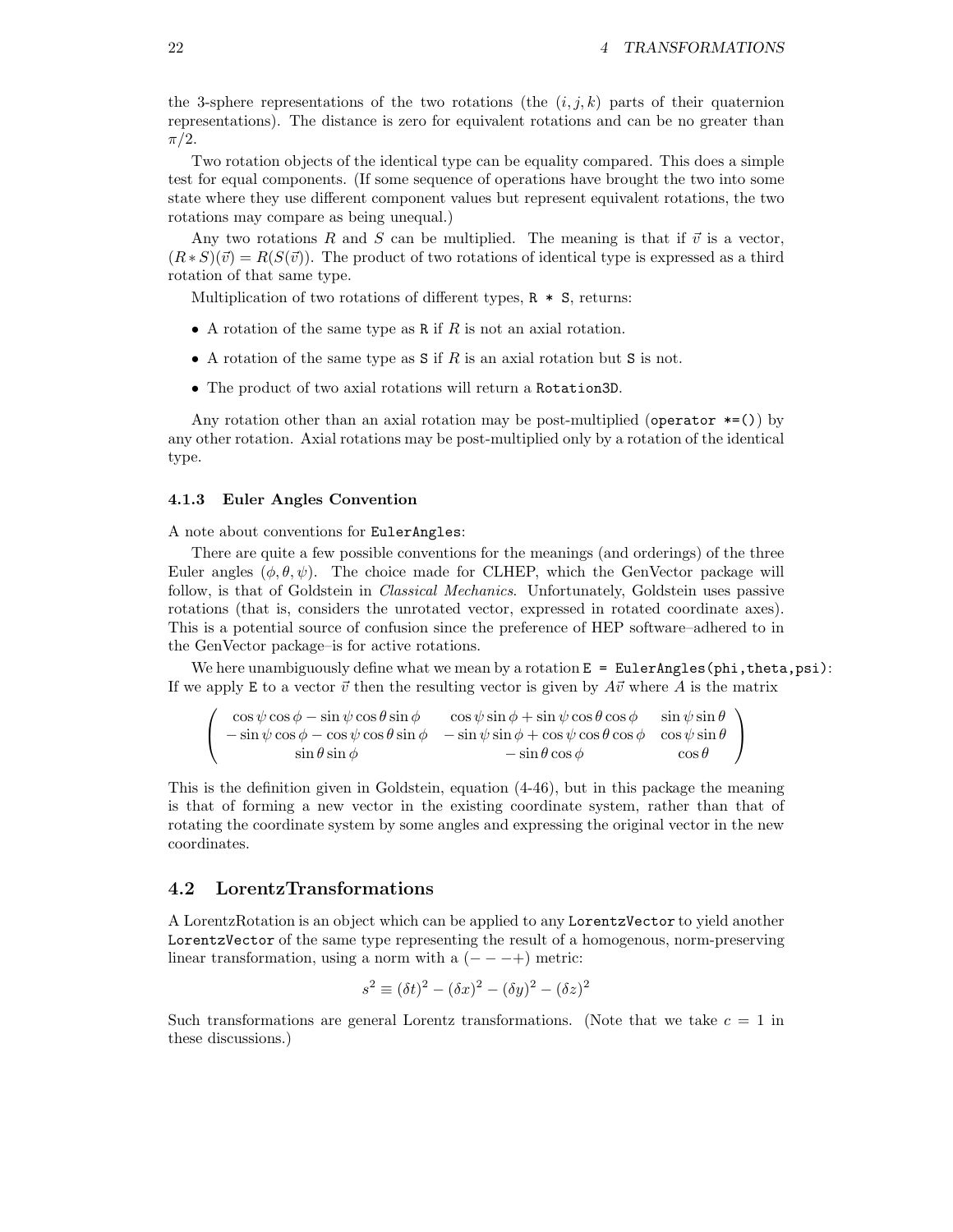Every physicist is familiar with Lorentz boosts, which are "rotations" involving time and one space direction. There is time dilation by a factor of  $\gamma$  and length contraction in the direction of motion by that same factor. These are a special case of the general Lorentz transformation, and are represented in this package by the class Boost. The package also includes further-specialized axial boosts BoostX, BoostY, and BoostZ.

Another special type of Lorentz transformation is a 3-D rotation. The GenVector package does not provide separate classes to represent a pure space rotation as applied to 4-vectors; the existing 3-D Rotation classes serve that purpose.

The most general form of a Lorentz transformation can be thought of as a combination of a rotation and a boost (in either order, though the precise values of the two transformations will depend on which order you choose).

Two syntaxes for applying a LorentzRotation to a LorentzVector (OR ANY ARBITRARY FOREIGN VECTOR WITH METHODS  $x()$ ,  $y()$ ,  $z()$  AND  $t()$  AND A CONSTRUCTOR TAKING  $(x,y,z,t)$  are supported:

```
p2 = L * p1;p2 = L(p1);
```
Note that "left multiplication" of a Lorentz vector times a Lorentz rotation is not supported. There is one class representing general Lorentz rotations:

LorentzRotation The 4x4 orthosymplectic matrix representation of a Lorentz transformation. This form has sixteen components, and applying this to 4-vector is the same as (right-) multiplication by that 4x4 matrix.

There is an additional class, representing the special case of pure boosts along arbitrary directions:

> Boost A pure boost, which in principle can be characterised by just 3 components of a vector  $\beta = \vec{v}/c$ , is nonetheless kept as a 4x4 orthosymplectic matrix, because this form is optimal for application to a 4-vector and for combination with other boosts, rotations, and Lorentz rotations.

There are 3 additional classes, representing specialized boosts along the X, Y, and Z axes.

BoostX BoostY BoostZ

These are very efficient to apply to 4-vectors. Although they have just one formal component, they hold both  $\beta$  and  $\gamma$  for optimum speed in application. In discussions below, we will call these "axial boosts."

#### 4.2.1 Construction and Component Access

All Lorentz transformations are default constructible (giving the identity or trival transformation) and copy constructible.

All Lorentz transformations are constructible taking a number of Scalar arguments matching the number (and order) of components: The sixteen matrix components for a general transformation, the three  $\beta$  components for a pure boost, and just  $\beta$  for an axial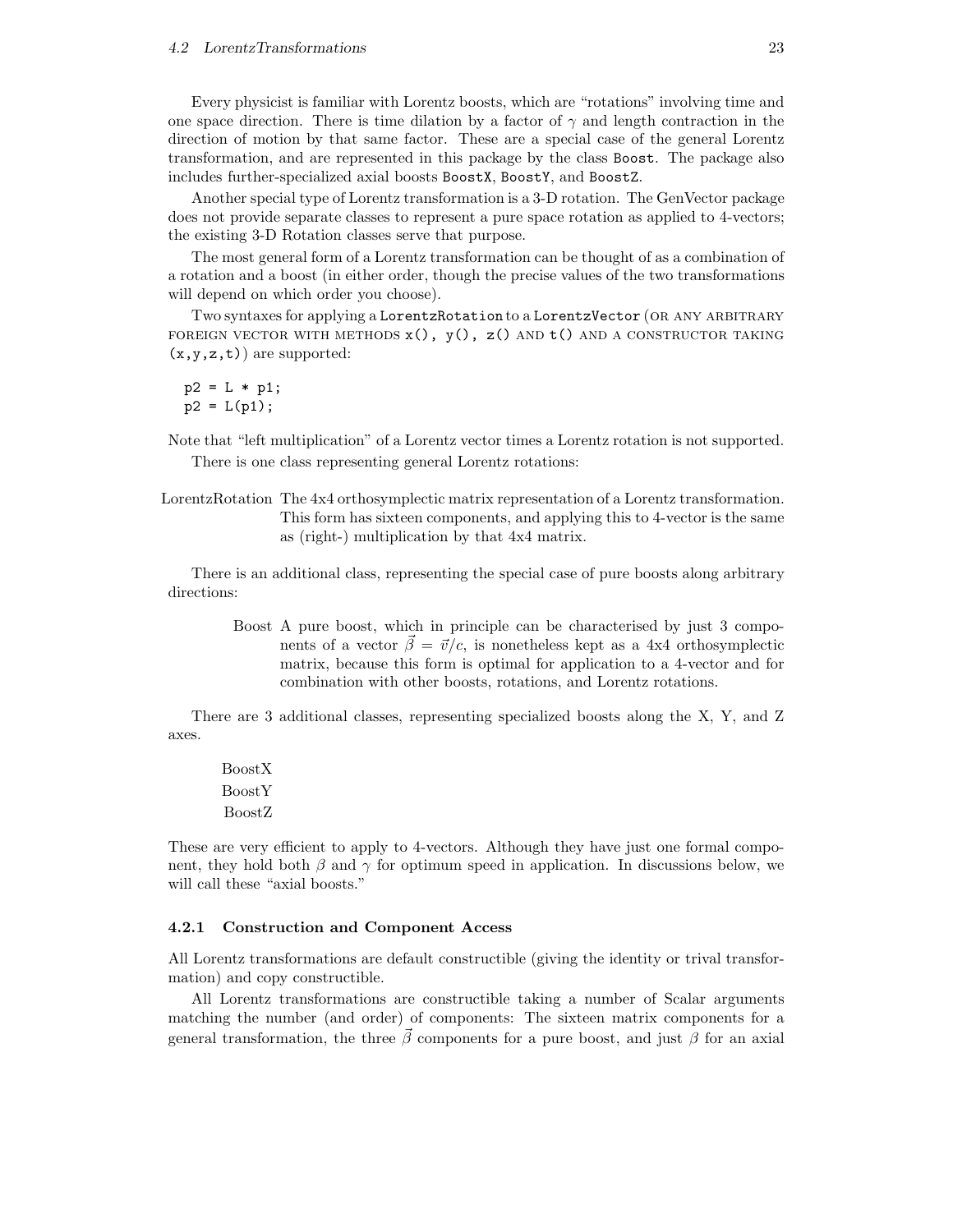boost. In addition, all Lorentz rotations other than axial rotations are constructible from (begin, end) iterators that behave like iterators (or pointers) to an array of the appropriate number of Scalar components. In the case of the general LorentzRotation, these two constructors are "raw", in the sense that the components are used unchecked, and the user is responsible for ensuring that they meet the orthosymlectic condition: The last (T) row, considered as a 4-vector, must have has  $t^2 - |\vec{v}|^2 = 1$ , each of other rows must have  $t^2 - |\vec{v}|^2 = -1$ , and the Minkowski space dot product of any two distinct rows must be zero.

The general LorentzRotation is constructible from any Lorentz transformation class, or any rotation class. Boost is constructible from any axial boost class. These single-argument constructors are declared explicit.

All Lorentz transfomations are capable of application (either operator  $\sigma$  operator()), on any LorentzVector regardless of which 4-D coordinates are used.

Lorentz transfomations are also capable of application on an arbitary foriegn 4-vector, as long as that 4-vector has const methods  $x(), y(), z()$  and  $t()$  to provide its Cartesian coordinates, and a constructor taking four Cartesian coordinates in that order. The result of applying a Lorentz transfomation to a vector is a vector of the same type.

Each Lorentz transfomation class has a  $Rectify()$  method, to take an instance whose components may have drifted from perfectly satisfying the conditions needed for for a true Lorentz transformation and correct it. This method is trivial for an axial boost.

Each Lorentz transformation class has additional constructors and component access methods particular to that type of transformation. In the list below, arguments are always Scalars passed by value, except in the case of BetaVector() for Boost, which is passed by const reference, and in the case of all GetComponents() methods, which use non-const references.

LorentzRotation Construction, assignment, SetComponents and GetComponents using an abritrary foreign linear algebra matrix object. The requirements on the matrix object's class is that it have const and non-const operator()(int i, int j) where i and j run from 0 to 3. The operator()(int i, int j) methods must return a Scalar or const reference to a Scalar, or for GetComponents, a non-const reference to a Scalar. For SetComponents, the constructor is "raw": The components are accepted as is, without any rectification step.

> Construction, assignment, SetComponents and GetComponents taking four references to 4-vectors. FOR SetComponents, THE CLASS USED FOR THE 4-VECTOR OBJECTS MUST HAVE METHODS  $x()$ ,  $y()$ ,  $z()$  AND  $t()$  REturning Scalars or const references to Scalars. For GetComponents, the class used for the 4-vector objects must have a constructor taking four Scalars for x, y, z, and t in that order. For constructing or setting a LorentzRotation, the vectors should be at least roughly orthosymplectic; the transformation will be rectified to correct for deviations from the orthosymplectic conditions.

Construction, assignment, SetComponents and GetComponents taking a rotation and a Boost in either order. The meaning is that  $L(R,B)$  is  $L(R)*L(B)$  while  $L(B,R)$  is  $L(B)*L(R)$ . GetComponents(R,B) and GetComponents(B,R) have to do non-trival work, but the answer is unambiguous.

Boost Construction, assignment, SetComponents and GetComponents taking three Scalars to use as  $\beta_x, \beta_y, \beta_z$ .

Explicit construction and assignment taking an object of any DisplacementVector3D class, or a foreign vector implementing  $x()$ ,  $y()$  and  $z()$ . This is used as the vector  $\vec{\beta}$  characterizing the boost.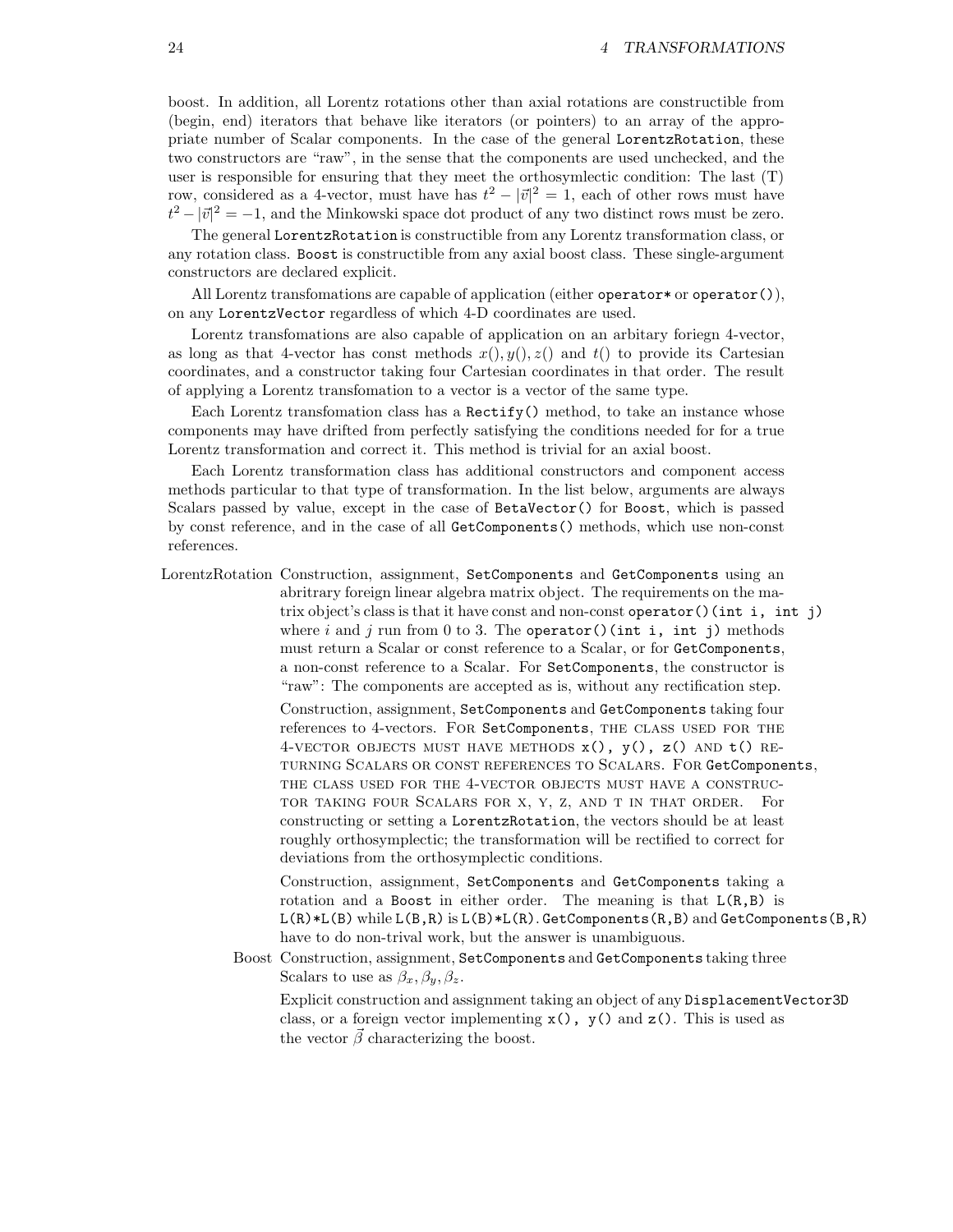A const accessor BetaVector() returning \vec{\beta} as a DisplacementVector3D< Cartesian3D< Scalar> >.

Gamma(), giving the time-dilation factor for the boost.

Although, for efficiency in applying the boost to 4-vectors, components of a symmetric 4 by 4 matrix representing the boost are held, these are treated as private implementation details. However (for optimum performance when constructing a LorentzRotation from a Boost) there is a method GetLorentzRotation (Scalar  $k$  r) which fills the sixteen elements of a Lorentz ROtation representation.

BoostX Construction, assignment, SetComponents and GetComponents taking one Scalar to use as  $\beta_x$ .

Gamma(), giving the time-dilation factor for the boost.

BoostY Construction, assignment, SetComponents and GetComponents taking one Scalar to use as  $\beta_y$ .

Gamma(), giving the time-dilation factor for the boost. item [BoostZ] Construction, assignment, SetComponents and GetComponents taking one Scalar to use as  $\beta_z$ .

Gamma(), giving the time-dilation factor for the boost.

#### 4.2.2 Manipulation of Lorentz Transformations

Each class representing Lorentz transformations has member functions Invert() for inplace inversion and Inverse() to return an object of the same kind which is the inverse of the original.

There is a free function double Distance( L1, L2) where L1 and L1 are instances of (not necessarily the same) Lorentz transformation classes. This forms  $L_1 L_2^{-1}$ , decomposes that into a rotation and a pure boost, and returns the sum in quadrature of the distance between the distance from unity of the rotation and the  $|\beta|$  of the pure boost. (This function has the desired properties in a distance: It is independant of the order [or for that matter the order of decomposition into boost and rotation], is zero for identical transformations, is unaffected by Lorentz coordinate transformationsations, and obeys the triangle inequalities.)

Two Lorentz transformation objects of the identical type can be equality compared. This does a simple test for equal components.

Any two Lorentz transformations  $R$  and  $S$  can be multiplied. The meaning is that if  $\vec{v}$  is a vector,  $(R * S)(\vec{v}) = R(S(\vec{v}))$ . The product of two axial boosts of identical type is expressed as a third axial boost of that same type; in all other cases the result is expressed as a general LorentzRotation. In particular, the product of two pure Boosts is a general LorentzRotation, not another Boost.

Any Lorentz transformation can be multiplied on the right or left by any rotation; the result in all cases will be a LorentzRotation.

Any Lorentz transformation may be post-multiplied (operator  $*=($ )) by another Lorentz transformation or rotation if and only if the resutl of multiplying the two (as detailed above) is the same type as that of the first Lorentz transformation. Axial boosts, for example, may be post-multiplied only by axial boosts of the identical type.